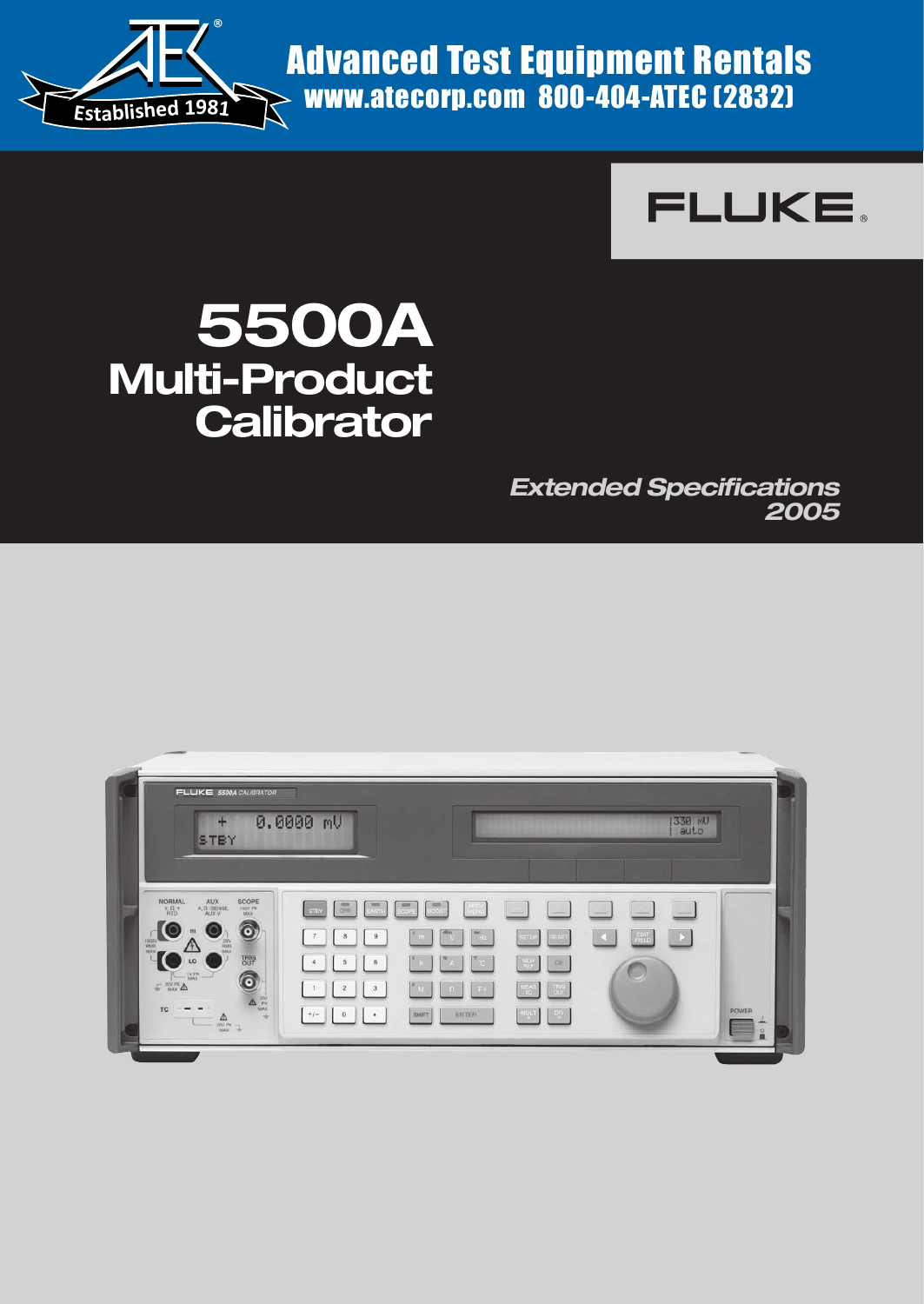## **5500A Specifications**

The following paragraphs detail specifications for the 5500A Calibrator. The specifications are valid after allowing a warm-up period of 30 minutes, or twice the time the 5500A has been turned off. For example, if the 5500A has been turned off for 5 minutes, the warm-up period is 10 minutes.

All specifications apply for the temperature and time period indicated. For temperatures outside of tcal  $\pm$  5 °C (tcal is the ambient temperature when the 5500A was calibrated), the temperature coefficient is less than 0.1 times the 90-day specifications per °C (limited to 0 °C to 50 °C). These specifications also assume the 5500A Calibrator is zeroed every seven days or when the ambient temperature changes more than 5 °C. (See "Zeroing the Calibrator" in Chapter 4 of the 5500A Operator Manual.)

Also see additional specifications later in this chapter for information on extended specifications for ac voltage and current. The dimensional outline for the 5500A Calibrator is shown in Figure A.



**Figure A. 5500A Calibrator Dimensional Outline**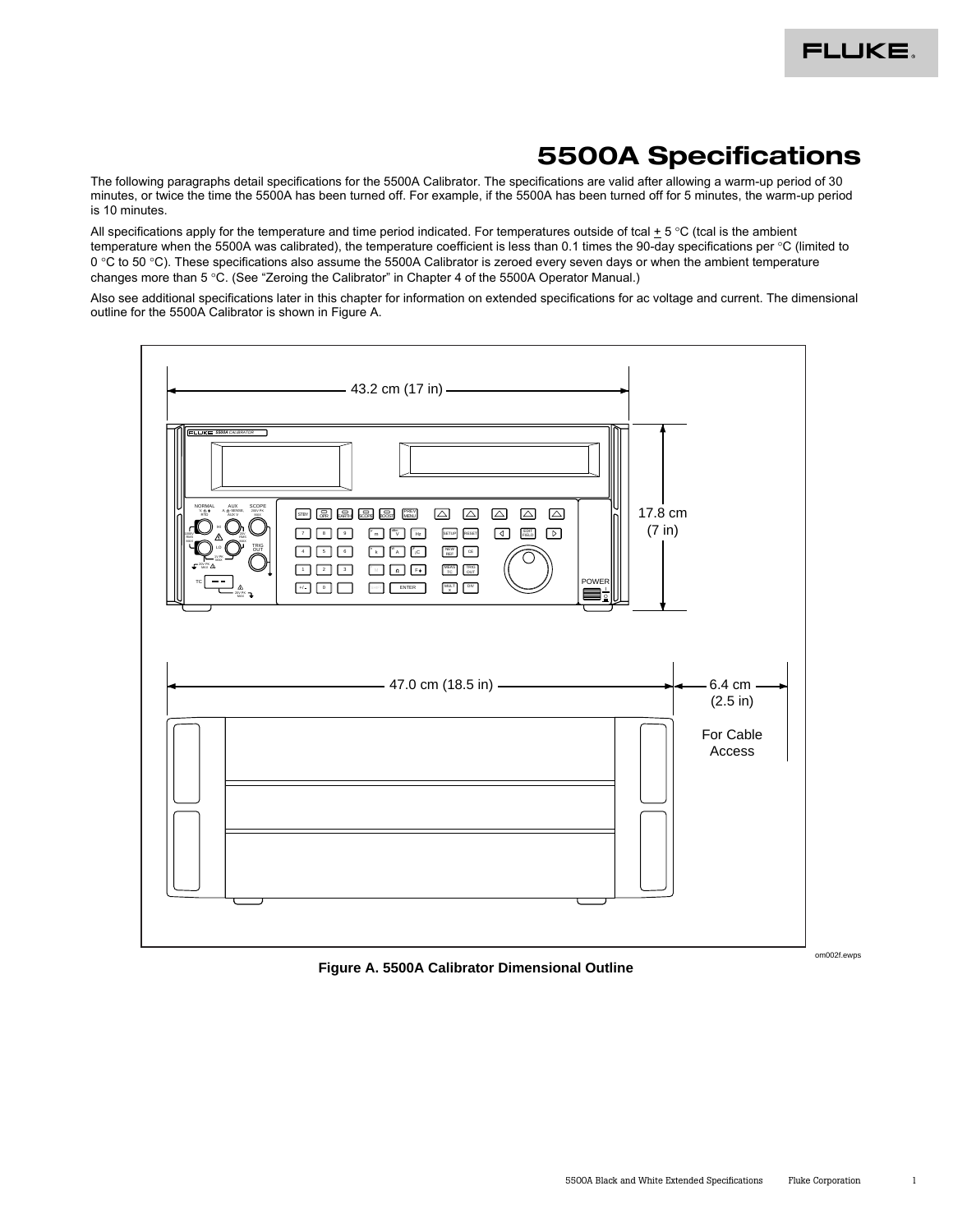## **General Specifications**

| <b>Warmup Time</b><br>Settling Time         | Twice the time since last warmed up, to a maximum of 30 minutes.<br>Less than 5 seconds for all functions and ranges except as noted.                                                                                                                                                                                                                                                                                                                           |
|---------------------------------------------|-----------------------------------------------------------------------------------------------------------------------------------------------------------------------------------------------------------------------------------------------------------------------------------------------------------------------------------------------------------------------------------------------------------------------------------------------------------------|
| <b>Standard Interfaces</b>                  | IEEE-488 (GPIB), RS-232, 5725A Amplifier                                                                                                                                                                                                                                                                                                                                                                                                                        |
| <b>Temperature Performance</b>              | • Operating: $0^{\circ}$ C to 50 $^{\circ}$ C                                                                                                                                                                                                                                                                                                                                                                                                                   |
|                                             |                                                                                                                                                                                                                                                                                                                                                                                                                                                                 |
|                                             | • Calibration (tcal): 15 °C to 35 °C                                                                                                                                                                                                                                                                                                                                                                                                                            |
|                                             | • Storage: $-20$ °C to 70 °C                                                                                                                                                                                                                                                                                                                                                                                                                                    |
| <b>Temperature Coefficient</b>              | Temperature Coefficient for temperatures outside tcal +5 $\degree$ C is 0.1X/ $\degree$ C of the 90-day<br>specification (or 1-year, as applicable) per $\degree$ C.                                                                                                                                                                                                                                                                                            |
| Relative Humidity <sup>[1]</sup>            | • Operating: <80 % to 30 °C, <70 % to 40 °C, <40 % to 50 °C                                                                                                                                                                                                                                                                                                                                                                                                     |
|                                             | • Storage: $<95\%$ , non-condensing                                                                                                                                                                                                                                                                                                                                                                                                                             |
| Altitude                                    | • Operating: $3,050$ m (10,000 ft) maximum                                                                                                                                                                                                                                                                                                                                                                                                                      |
|                                             | • Non-operating: $12,200$ m (40,000 ft) maximum                                                                                                                                                                                                                                                                                                                                                                                                                 |
| Safety                                      | Complies with IEC 1010-1 (1992-1); ANSI/ISA-S82.01-1994;<br>CAN/CSA-C22.2 No. 1010.1-92                                                                                                                                                                                                                                                                                                                                                                         |
| <b>Analog Low Isolation</b>                 | 20 V                                                                                                                                                                                                                                                                                                                                                                                                                                                            |
| <b>EMC</b>                                  | Designed to comply with FCC Rules Part 15; VFG 243/1991. If used in areas with<br>Electromagnetic fields of 1 to 3 V/m, resistance outputs have a floor adder of<br>0.508 $\Omega$ . Performance not specified above 3 V/m. This instrument may be susceptible<br>to electro-static discharge (ESD) from direct contact to the binding posts. Good static<br>aware practices should be followed when handling this and other pieces of<br>electronic equipment. |
| <b>Line Power</b>                           | • Line Voltage (selectable): 100 V, 120 V, 220 V, 240 V                                                                                                                                                                                                                                                                                                                                                                                                         |
|                                             | • Line Frequency: 47 Hz to 63 Hz                                                                                                                                                                                                                                                                                                                                                                                                                                |
|                                             | • Line Voltage Variation: $\pm 10$ % about line voltage setting                                                                                                                                                                                                                                                                                                                                                                                                 |
| <b>Power Consumption</b>                    | 5500A Calibrator, 300 VA; 5725A Amplifier, 750 VA                                                                                                                                                                                                                                                                                                                                                                                                               |
| Dimensions                                  | 5500A Calibrator:                                                                                                                                                                                                                                                                                                                                                                                                                                               |
|                                             | $\bullet$ Height: 17.8 cm (7 in), standard rack increment, plus 1.5 cm (0.6 in) for feet on<br>bottom of unit                                                                                                                                                                                                                                                                                                                                                   |
|                                             | • Width, 43.2 cm (17 in), standard rack width                                                                                                                                                                                                                                                                                                                                                                                                                   |
|                                             | • Depth: 47.3 cm (18.6 in) overall 5725A Amplifier:                                                                                                                                                                                                                                                                                                                                                                                                             |
|                                             | • Height, 13.3 cm (5.25 in), standard rack increment, plus 1.5 cm (0.6 in) for feet on<br>bottom of unit                                                                                                                                                                                                                                                                                                                                                        |
|                                             | • Width, 43.2 cm (17 in), standard rack width                                                                                                                                                                                                                                                                                                                                                                                                                   |
|                                             | $\bullet$ Depth, 63.0 cm (24.8 in) overall.                                                                                                                                                                                                                                                                                                                                                                                                                     |
| <b>Weight (without options)</b>             | 5500A Calibrator, 22 kg (49 lb); 5725A Amplifier 32 kg (70 lb)                                                                                                                                                                                                                                                                                                                                                                                                  |
| <b>Absolute Uncertainty Definition</b>      | The 5500A specifications include stability, temperature coefficient, linearity, line and<br>load requlation, and the traceability of the external standards used for calibration.<br>You do not need to add anything to determine the total specification of the 5500A for<br>the temperature range indicated.                                                                                                                                                  |
| <b>Specification Confidence</b><br>Interval | 99 %                                                                                                                                                                                                                                                                                                                                                                                                                                                            |
| [1]                                         | After long periods of storage at high humidity, a drying out period (with the power on) of at least one week may be required.                                                                                                                                                                                                                                                                                                                                   |
|                                             |                                                                                                                                                                                                                                                                                                                                                                                                                                                                 |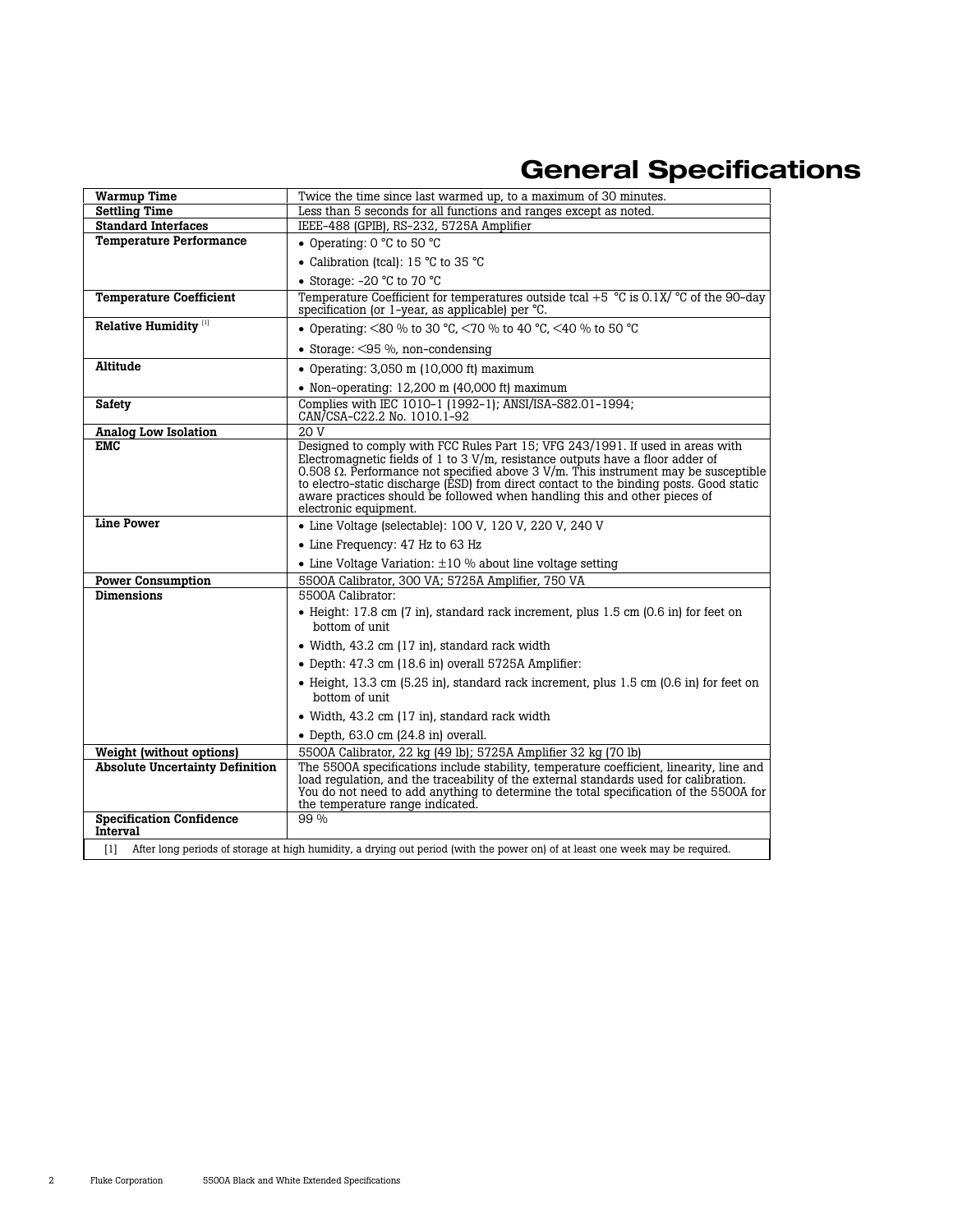## **Electrical Specifications**

#### **DC Voltage Specifications**

| Range                                                                                                                                                                      | Absolute Uncertainty, tcal $\pm$ 5 °C<br>$\pm$ (% of output + $\mu$ V) |      |        |      | <b>Stability</b><br>24 hours. $\pm$ 1 °C                | Resolution<br>μV | Maximum<br>Burden <sup>[1]</sup> |  |
|----------------------------------------------------------------------------------------------------------------------------------------------------------------------------|------------------------------------------------------------------------|------|--------|------|---------------------------------------------------------|------------------|----------------------------------|--|
|                                                                                                                                                                            | 90 days                                                                |      | l year |      | $\pm$ (ppm output + $\mu$ V)                            |                  |                                  |  |
| 0 to 329.9999 mV                                                                                                                                                           | 0.005                                                                  | 3    | 0.006  | 3    | $5$ ppm $+1$                                            | 0.1              | 50 $\Omega$                      |  |
| 0 to 3.299999 V                                                                                                                                                            | 0.004                                                                  | 5    | 0.005  | 5    | $4 + 3$                                                 |                  | 10 <sub>m</sub>                  |  |
| 0 to 32,99999 V                                                                                                                                                            | 0.004                                                                  | 50   | 0.005  | 50   | $4 + 30$                                                | 10               | 10 <sub>m</sub>                  |  |
| 30 to 329,9999 V                                                                                                                                                           | 0.004                                                                  | 500  | 0.0055 | 500  | $4.5 + 300$                                             | 100              | 5 mA                             |  |
| 100 to 1020,000 V                                                                                                                                                          | 0.0045                                                                 | 1500 | 0.0055 | 1500 | $4.5 + 900$                                             | 1000             | 5 mA                             |  |
|                                                                                                                                                                            |                                                                        |      |        |      | Auxiliary Output (dual output mode only) <sup>[2]</sup> |                  |                                  |  |
| 0 to 329.999 mV                                                                                                                                                            | 0.03                                                                   | 350  | 0.04   | 350  | $30 + 100$                                              |                  | 5 mA                             |  |
| 0.33 to 3.3 V                                                                                                                                                              | 0.03                                                                   | 350  | 0.04   | 350  | $30 + 100$                                              | 10               | 5 mA                             |  |
| Remote sensing is not provided. Output resistance is $\leq 5$ m $\Omega$ for outputs $\geq 0.33$ V. The AUX output has an output resistance<br>[1]<br>of $\leq 1 \Omega$ . |                                                                        |      |        |      |                                                         |                  |                                  |  |
| [2]<br>Two channels of dc voltage output are provided.                                                                                                                     |                                                                        |      |        |      |                                                         |                  |                                  |  |

|                   | <b>Noise</b>                                               |                            |
|-------------------|------------------------------------------------------------|----------------------------|
| Range             | Bandwidth 0.1 to 10 Hz p-p<br>$\pm$ (ppm output + $\mu$ V) | Bandwidth 10 to 10 kHz rms |
| 0 to 329.9999 mV  | 1 µV                                                       | $4 \mu V$                  |
| 0 to 3.299999 V   | 10 uV                                                      | $50 \mu V$                 |
| 0 to 32,99999 V   | 100 uV                                                     | 600 uV                     |
| 30 to 329,9999 V  | $10$ ppm $+1$ mV                                           | $20 \text{ mV}$            |
| 100 to 1020,000 V | $10$ ppm $+5$ mV                                           | $20 \text{ mV}$            |
|                   | Auxiliary Output (dual output mode only) <sup>[1]</sup>    |                            |
| 0 to 329.999 mV   | 5uV                                                        | $20 \mu V$                 |
| 0.33 to 3.3 V     | $20 \mu V$                                                 | $200 \text{ uV}$           |
| $[1]$             | Two channels of dc voltage output are provided.            |                            |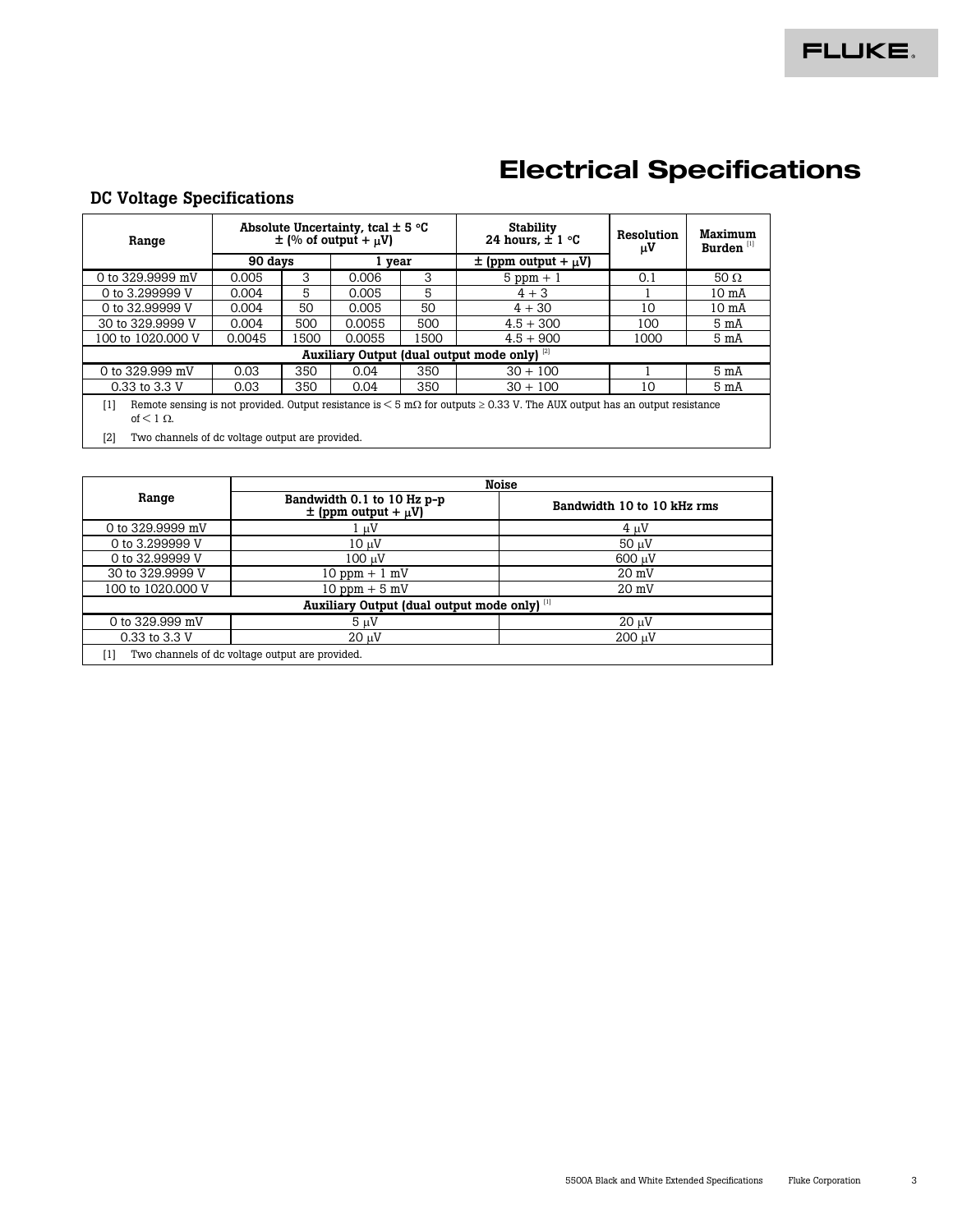### **DC Current Specifications**

| Absolute Uncertainty,<br>tcal $\pm$ 5 °C<br>Range<br>$\pm$ (% of output + $\mu$ A)               |                                                                                                                                                                                      |                  |             | Resolution      | Compliance<br>Voltage                                                                                 | Maximum<br>Inductive<br>Load |           |  |  |
|--------------------------------------------------------------------------------------------------|--------------------------------------------------------------------------------------------------------------------------------------------------------------------------------------|------------------|-------------|-----------------|-------------------------------------------------------------------------------------------------------|------------------------------|-----------|--|--|
|                                                                                                  |                                                                                                                                                                                      | 90 days          |             | l year          |                                                                                                       |                              |           |  |  |
| 0 to 3.29999 mA                                                                                  | 0.010                                                                                                                                                                                | 0.05             | 0.013       | 0.05            | $0.01 \mu A$                                                                                          | 4.5 V                        | $1 \mu H$ |  |  |
| 0 to 32.9999 mA                                                                                  | 0.008                                                                                                                                                                                | 0.25             | 0.01        | 0.25            | $0.1 \mu A$                                                                                           | 4.5 V                        | 200 µH    |  |  |
| 0 to 329.999 mA                                                                                  | 0.008                                                                                                                                                                                | 3.3 <sub>2</sub> | 3.3<br>0.01 |                 | $1 \mu A$                                                                                             | 4.5 to 3.0 V <sup>[1]</sup>  | 200 uH    |  |  |
| 0 to $2.19999A$                                                                                  | 0.023<br>0.03<br>44<br>44<br>10 µA                                                                                                                                                   |                  |             |                 |                                                                                                       | 4.5 to 3.4 $V^{[2]}$         | 200 µH    |  |  |
| 0 to 11 A                                                                                        | 0.038                                                                                                                                                                                | 330              | 0.06        | 330             | 100 µA                                                                                                | 4.5 to 2.5 V $^{[3]}$        | 200 uH    |  |  |
|                                                                                                  |                                                                                                                                                                                      |                  |             | 5725A Amplifier |                                                                                                       |                              |           |  |  |
| 0 to 11 A                                                                                        | 0.03                                                                                                                                                                                 | 330              | 0.04        | 330             | 100                                                                                                   | 4 V                          | 400 uH    |  |  |
| [1]<br>$Vc = -5.05*I0+4.67$ . The highest compliance voltage is limited to 4.5 V.                |                                                                                                                                                                                      |                  |             |                 | The actual voltage compliance (Vc) is a function of current output (Io), and is given by the formula: |                              |           |  |  |
| [2]                                                                                              | The actual voltage compliance (Vc) is a function of current output (Io), and is given by the formula:<br>$Vc = -0.588*10+4.69$ . The highest compliance voltage is limited to 4.5 V. |                  |             |                 |                                                                                                       |                              |           |  |  |
| $\lceil 3 \rceil$<br>$Vc = -0.204*I0+4.75$ . The highest compliance voltage is limited to 4.3 V. |                                                                                                                                                                                      |                  |             |                 | The actual voltage compliance (Vc) is a function of current output (Io), and is given by the formula: |                              |           |  |  |

|                 |                                           | <b>Noise</b>                            |  |  |  |  |  |  |
|-----------------|-------------------------------------------|-----------------------------------------|--|--|--|--|--|--|
| Ranges          | <b>Bandwidth</b><br>0.1 to 10 Hz<br>$p-p$ | <b>Bandwidth</b><br>10 to 10 kHz<br>rms |  |  |  |  |  |  |
| 0 to 3.29999 mA | 20 <sub>n</sub> A                         | $200$ nA                                |  |  |  |  |  |  |
| 0 to 32.9999 mA | 200 nA                                    | $2.0 \mu A$                             |  |  |  |  |  |  |
| 0 to 329.999 mA | 2000 nA                                   | $20 \mu A$                              |  |  |  |  |  |  |
| 0 to 2.19999 A  | $20 \mu A$                                | l mA                                    |  |  |  |  |  |  |
| 0 to 11 A       | $200 \mu A$                               | 10 <sub>mA</sub>                        |  |  |  |  |  |  |
|                 | 5725A Amplifier                           |                                         |  |  |  |  |  |  |
| 0 to 11 A       | $\pm$ 25 ppm of output + 200 nA           | $2 \text{ mA}$                          |  |  |  |  |  |  |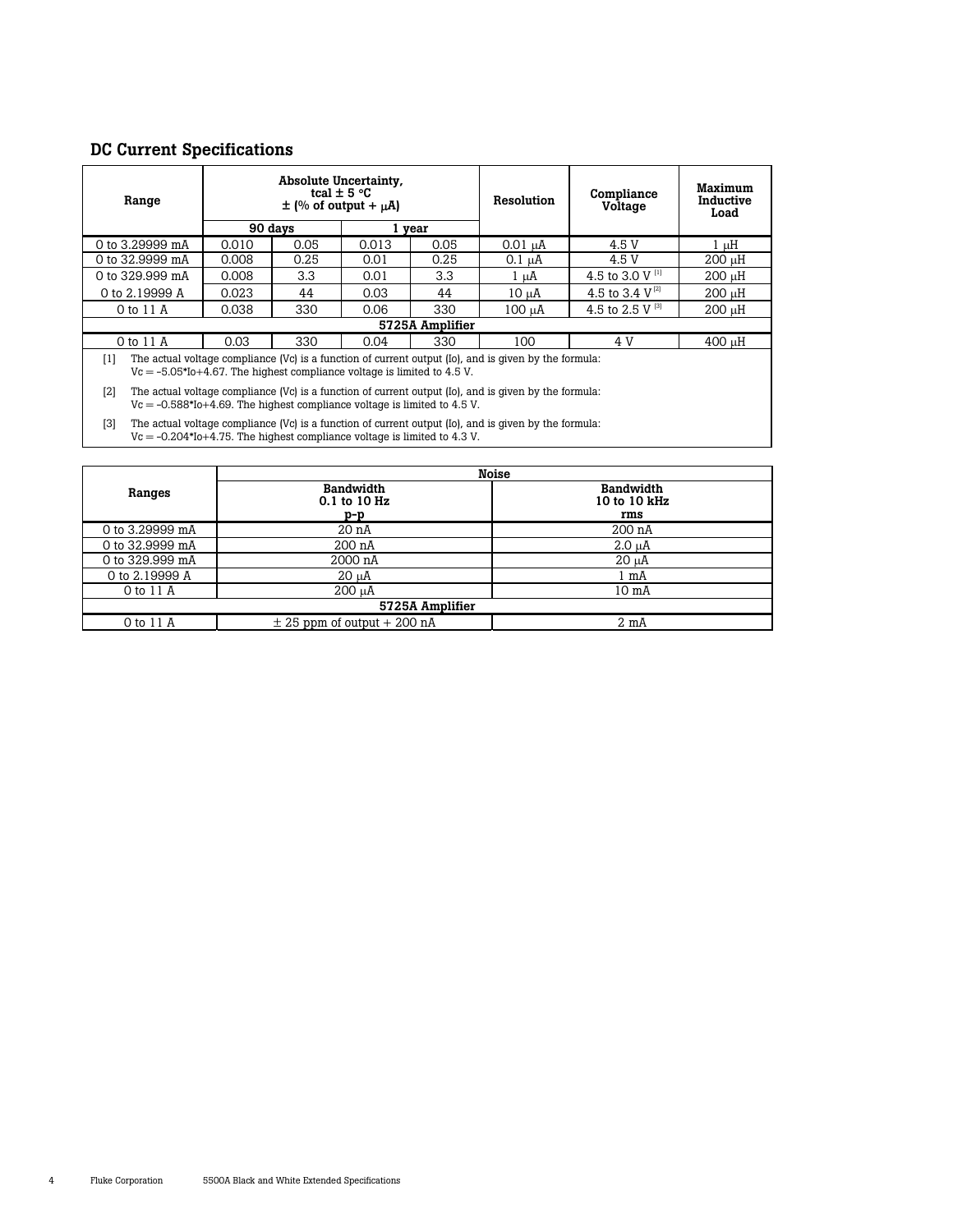#### **Resistance Specifications**

| Range <sup>[1]</sup>                                                                                                                                                                                                                                                                                                                                                                                                                                                                                                                                                         |       | Absolute Uncertainty, tcal $\pm$ 5 °C | $\pm$ (% of output + $\Omega$ ) <sup>[2]</sup> |                        | Resolution   | Allowable                                                                                                                                                |
|------------------------------------------------------------------------------------------------------------------------------------------------------------------------------------------------------------------------------------------------------------------------------------------------------------------------------------------------------------------------------------------------------------------------------------------------------------------------------------------------------------------------------------------------------------------------------|-------|---------------------------------------|------------------------------------------------|------------------------|--------------|----------------------------------------------------------------------------------------------------------------------------------------------------------|
|                                                                                                                                                                                                                                                                                                                                                                                                                                                                                                                                                                              |       | 90 days                               |                                                | 1 year                 | Ω            | Current <sup>[4]</sup>                                                                                                                                   |
| 0 to 10.99 $\Omega$                                                                                                                                                                                                                                                                                                                                                                                                                                                                                                                                                          | 0.009 | $0.008$ <sup>[3]</sup>                | 0.012                                          | $0.008$ <sup>[3]</sup> | 0.001        | 1 to 125 mA                                                                                                                                              |
| 11 to 32.999 $\Omega$                                                                                                                                                                                                                                                                                                                                                                                                                                                                                                                                                        | 0.009 | $0.015$ <sup>[3]</sup>                | 0.012                                          | $0.015$ <sup>[3]</sup> | 0.001        | 1 to 125 mA                                                                                                                                              |
| 33 to 109.999 Ω                                                                                                                                                                                                                                                                                                                                                                                                                                                                                                                                                              | 0.007 | $0.015$ <sup>[3]</sup>                | 0.009                                          | $0.015$ <sup>[3]</sup> | 0.001        | 1 to 70 mA                                                                                                                                               |
| 110 to 329.999 $\Omega$                                                                                                                                                                                                                                                                                                                                                                                                                                                                                                                                                      | 0.007 | $0.015$ <sup>[3]</sup>                | 0.009                                          | $0.015$ <sup>[3]</sup> | 0.001        | 1 to 40 mA                                                                                                                                               |
| 330 Ω to 1.09999 kΩ                                                                                                                                                                                                                                                                                                                                                                                                                                                                                                                                                          | 0.007 | 0.06                                  | 0.009                                          | 0.06                   | 0.01         | 250 µA to 18 mA                                                                                                                                          |
| 1.1 to 3.29999 kΩ                                                                                                                                                                                                                                                                                                                                                                                                                                                                                                                                                            | 0.007 | 0.06                                  | 0.009                                          | 0.06                   | 0.01         | 250 µA to 5 mA                                                                                                                                           |
| 3.3 to 10.9999 kΩ                                                                                                                                                                                                                                                                                                                                                                                                                                                                                                                                                            | 0.007 | 0.6                                   | 0.009                                          | 0.6                    | 0.1          | 25 µA to 1.8 mA                                                                                                                                          |
| 11 to 32.9999 kΩ                                                                                                                                                                                                                                                                                                                                                                                                                                                                                                                                                             | 0.007 | 0.6                                   | 0.009                                          | 0.6                    | 0.1          | 25 µA to 0.5 mA                                                                                                                                          |
| 33 to 109.999 kΩ                                                                                                                                                                                                                                                                                                                                                                                                                                                                                                                                                             | 0.008 | 6                                     | 0.011                                          | 6                      | 1            | 2.5 µA to 0.18 mA                                                                                                                                        |
| 110 to 329.999 kΩ                                                                                                                                                                                                                                                                                                                                                                                                                                                                                                                                                            | 0.009 | 6                                     | 0.012                                          | 6                      | $\mathbf{1}$ | 2.5 µA to 0.05 mA                                                                                                                                        |
| 330 kΩ to 1.09999 MΩ                                                                                                                                                                                                                                                                                                                                                                                                                                                                                                                                                         | 0.011 | 55                                    | 0.015                                          | 55                     | 10           | 250 nA to 0.018 mA                                                                                                                                       |
| 1.1 to 3.29999 MΩ                                                                                                                                                                                                                                                                                                                                                                                                                                                                                                                                                            | 0.011 | 55                                    | 0.015                                          | 55                     | 10           | 250 nA to 5 µA                                                                                                                                           |
| 3.3 to 10.9999 MΩ                                                                                                                                                                                                                                                                                                                                                                                                                                                                                                                                                            | 0.045 | 550                                   | 0.06                                           | 550                    | 100          | 25 nA to 1.8 µA                                                                                                                                          |
| 11 to 32.9999 MΩ                                                                                                                                                                                                                                                                                                                                                                                                                                                                                                                                                             | 0.075 | 550                                   | 0.1                                            | 550                    | 100          | 25 nA to 0.5 µA                                                                                                                                          |
| 33 to 109.999 MΩ                                                                                                                                                                                                                                                                                                                                                                                                                                                                                                                                                             | 0.4   | 5500                                  | 0.5                                            | 5500                   | 1000         | 2.5 nA to 0.18 µA                                                                                                                                        |
| 110 to 330 MΩ                                                                                                                                                                                                                                                                                                                                                                                                                                                                                                                                                                | 0.4   | 16500                                 | 0.5                                            | 16500                  | 1000         | 2.5 nA to 0.06 µA                                                                                                                                        |
| Applies for COMP OFF (to the 5500A Calibrator front panel NORMAL terminals) and 2-wire and 4-wire compensation.<br>$\lceil 2 \rceil$<br>$\lceil 3 \rceil$<br>(ohms zero or instrument zero) within 8 hours and temperature is $\pm 1$ °C of zeroing ambient temperature.<br>Do not exceed the largest current for each range. For currents lower than shown, the floor adder increases by Floor(new) =<br>[4]<br>Floor(old) x Imin/Iactual. For example, a 100 µA stimulus measuring 100 $\Omega$ has a floor uncertainty of 0.01 $\Omega$ x 1 mA/100 µA<br>$= 0.1 \Omega$ . |       |                                       |                                                |                        |              | The floor adder is improved to 0.006 $\Omega$ (0 to 10.99 $\Omega$ range) and 0.010 $\Omega$ (11 to 329.999 $\Omega$ ) if the 5500A Calibrator is zeroed |
| Range                                                                                                                                                                                                                                                                                                                                                                                                                                                                                                                                                                        |       |                                       | Maximum Voltage <sup>[1]</sup>                 |                        |              | Maximum Lead Resistance <sup>[2]</sup>                                                                                                                   |
| 0 to 10.99 $\Omega$                                                                                                                                                                                                                                                                                                                                                                                                                                                                                                                                                          |       |                                       | 1.37                                           |                        |              | <3.2                                                                                                                                                     |
| 11 to 32.999 Ω                                                                                                                                                                                                                                                                                                                                                                                                                                                                                                                                                               |       |                                       | 4.12                                           |                        |              | <3.2                                                                                                                                                     |
| 33 to 109.999 Ω                                                                                                                                                                                                                                                                                                                                                                                                                                                                                                                                                              |       |                                       | 7.7                                            |                        |              | <3.2                                                                                                                                                     |
| 110 to 329.999 Ω                                                                                                                                                                                                                                                                                                                                                                                                                                                                                                                                                             |       |                                       | 13.2                                           |                        |              | <3.2                                                                                                                                                     |
| 330 Ω to 1.09999 kΩ                                                                                                                                                                                                                                                                                                                                                                                                                                                                                                                                                          |       |                                       | 19.8                                           |                        |              | < 6                                                                                                                                                      |
| 1.1 to 3.29999 kΩ                                                                                                                                                                                                                                                                                                                                                                                                                                                                                                                                                            |       |                                       | 16.5                                           |                        |              | < 6                                                                                                                                                      |
| 3.3 to 10.9999 kΩ                                                                                                                                                                                                                                                                                                                                                                                                                                                                                                                                                            |       |                                       | 19.8                                           |                        |              | $<$ 6                                                                                                                                                    |
| 11 to 32.9999 kΩ                                                                                                                                                                                                                                                                                                                                                                                                                                                                                                                                                             |       |                                       | 16.5                                           |                        |              | < 6                                                                                                                                                      |
| 33 to 109.999 kΩ                                                                                                                                                                                                                                                                                                                                                                                                                                                                                                                                                             |       |                                       | 19.8                                           |                        |              | < 6                                                                                                                                                      |
| 110 to 329.999 kΩ                                                                                                                                                                                                                                                                                                                                                                                                                                                                                                                                                            |       |                                       | 16.5                                           |                        |              |                                                                                                                                                          |
| 330 kΩ to 1.09999 MΩ                                                                                                                                                                                                                                                                                                                                                                                                                                                                                                                                                         |       |                                       | 19.8                                           |                        |              |                                                                                                                                                          |
| 1.1 to 3.29999 MΩ                                                                                                                                                                                                                                                                                                                                                                                                                                                                                                                                                            |       |                                       | 16.5                                           |                        |              |                                                                                                                                                          |
| 3.3 to 10.9999 MΩ                                                                                                                                                                                                                                                                                                                                                                                                                                                                                                                                                            |       |                                       | 19.8                                           |                        |              | $(n/a 110 k\Omega$ and above)                                                                                                                            |
| 11 to 32.9999 MΩ                                                                                                                                                                                                                                                                                                                                                                                                                                                                                                                                                             |       |                                       | 16.5                                           |                        |              |                                                                                                                                                          |

110 to 330  $\text{M}\Omega$ [1] This is for the largest resistance for each range. The maximum voltage for other values is Imax (highest value of Allowable Current above) multiplied by Rout.

[2] Maximum lead resistance for no additional error in 2-wire COMP.

11 to 32.9999 MΩ 16.5<br>33 to 109.999 MΩ 19.8  $33 \text{ to } 109.999 \text{ M}\Omega$  19.8<br>110 to 330 M $\Omega$  19.8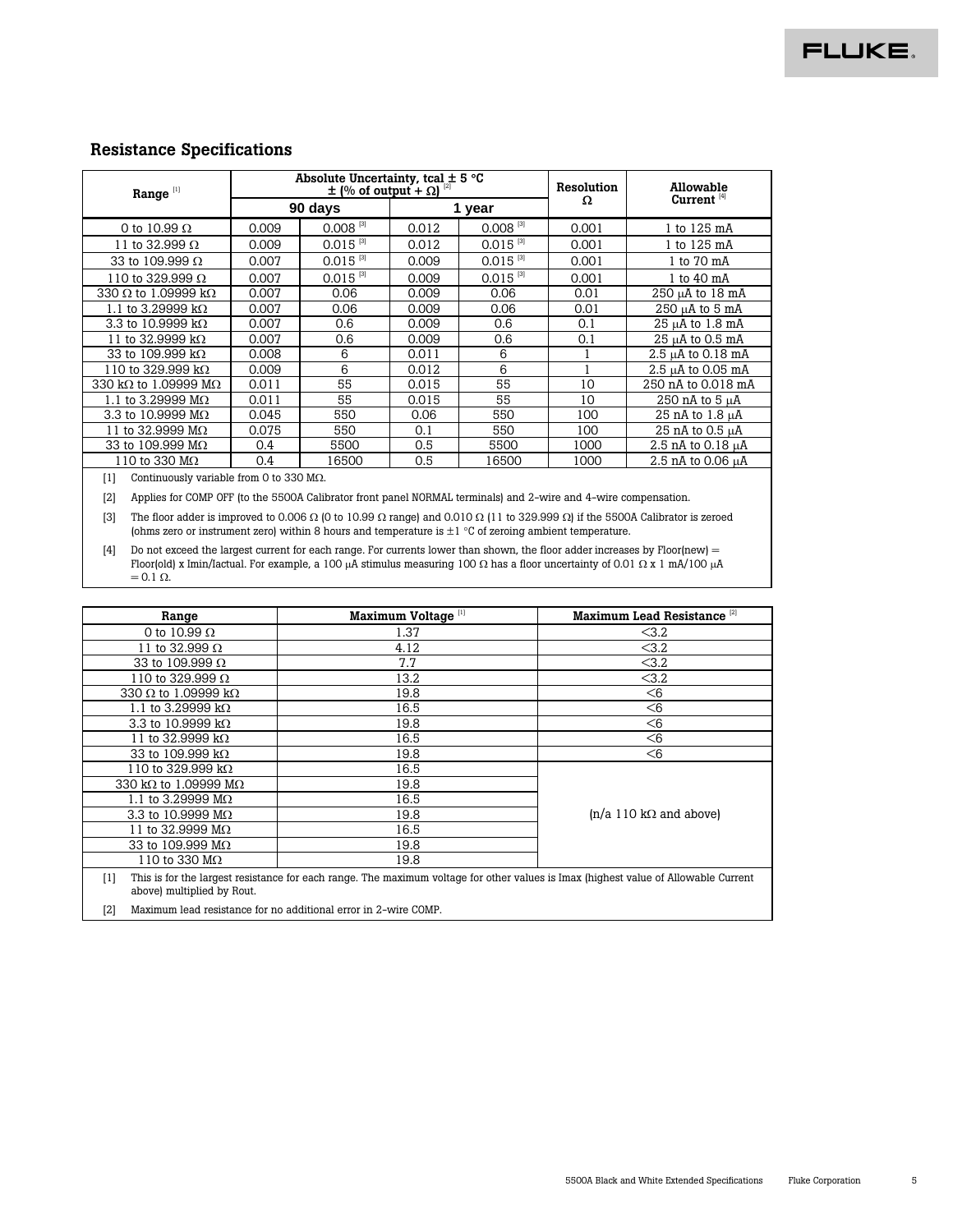### **AC Voltage (Sine Wave) Specifications**

| Range             | Frequency       |      | Absolute Uncertainty, tcal $\pm$ 5 °C<br>$\pm$ (% of output + $\mu$ V) |      |          | Resolution      | Max<br>Burden <sup>[1]</sup> |
|-------------------|-----------------|------|------------------------------------------------------------------------|------|----------|-----------------|------------------------------|
|                   |                 |      | 90 days                                                                |      | 1 year   |                 |                              |
|                   | 10 to 45 Hz     | 0.20 | 20                                                                     | 0.35 | 20       |                 |                              |
|                   | 45 Hz to 10 kHz | 0.11 | 20                                                                     | 0.15 | 20       |                 |                              |
| 1.0 to 32.999 mV  | 10 to 20 kHz    | 0.15 | 20                                                                     | 0.2  | 20       | $1 \mu V$       | 50 $\Omega$                  |
|                   | 20 to 50 kHz    | 0.19 | 20                                                                     | 0.25 | 20       |                 |                              |
|                   | 50 to 100 kHz   | 0.26 | 33                                                                     | 0.35 | 33       |                 |                              |
|                   | 100 to 500 kHz  | 0.75 | 60                                                                     | 1    | 60       |                 |                              |
|                   | 10 to 45 Hz     | 0.19 | 50                                                                     | 0.25 | 50       |                 |                              |
|                   | 45 Hz to 10 kHz | 0.04 | 20                                                                     | 0.05 | 20       |                 |                              |
| 33 to 329,999 mV  | 10 to 20 kHz    | 0.08 | 20                                                                     | 0.1  | 20       |                 | 50 $\Omega$                  |
|                   | 20 to 50 kHz    | 0.12 | 40                                                                     | 0.16 | 40       | $1 \mu V$       |                              |
|                   | 50 to 100 kHz   | 0.17 | 170                                                                    | 0.24 | 170      |                 |                              |
|                   | 100 to 500 kHz  | 0.53 | 330                                                                    | 0.7  | 330      |                 |                              |
|                   | 10 to 45 Hz     | 0.11 | 250                                                                    | 0.15 | 250      |                 | 10 mA                        |
|                   | 45 Hz to 10 kHz | 0.02 | 60                                                                     | 0.03 | 60       |                 |                              |
| 0.33 to 3.29999 V | 10 to 20 kHz    | 0.06 | 60                                                                     | 0.08 | 60       |                 |                              |
|                   | 20 to 50 kHz    | 0.10 | 300                                                                    | 0.14 | 300      | $10 \mu V$      |                              |
|                   | 50 to 100 kHz   | 0.17 | 1700                                                                   | 0.24 | 1700     |                 |                              |
|                   | 100 to 500 kHz  | 0.38 | 3300                                                                   | 0.5  | 3300     |                 |                              |
|                   | 10 to 45 Hz     | 0.11 | 2500                                                                   | 0.15 | 2500     |                 |                              |
|                   | 45 Hz to 10 kHz | 0.03 | 600                                                                    | 0.04 | 600      |                 |                              |
| 3.3 to 32.9999 V  | 10 to 20 kHz    | 0.06 | 2600                                                                   | 0.08 | 2600     | $100 \mu V$     | 10 <sub>m</sub> A            |
|                   | 20 to 50 kHz    | 0.14 | 5000                                                                   | 0.19 | 5000     |                 |                              |
|                   | 50 to 100 kHz   | 0.17 | 17000                                                                  | 0.24 | 17000    |                 |                              |
|                   | 45 Hz to 1 kHz  | 0.04 | 6.6 mV                                                                 | 0.05 | $6.6$ mV |                 | 5 mA, except                 |
| 33 to 329.999 V   | 1 to 10 kHz     | 0.06 | 15                                                                     | 0.08 | 15       | $1 \text{ mV}$  | 20 mA for                    |
|                   | 10 to 20 kHz    | 0.07 | 33                                                                     | 0.09 | 33       |                 | 45 to 65 Hz                  |
|                   | 45 Hz to 1 kHz  | 0.04 | 80 mV                                                                  | 0.05 | 80 mV    |                 | 2 mA, except                 |
| 330 to 1020 V     | 1 to 5 kHz      | 0.15 | 100                                                                    | 0.20 | 100      | $10 \text{ mV}$ | 6 mA for                     |
|                   | 5 to 10 kHz     | 0.15 | 500                                                                    | 0.20 | 500      |                 | 45 to 65 Hz                  |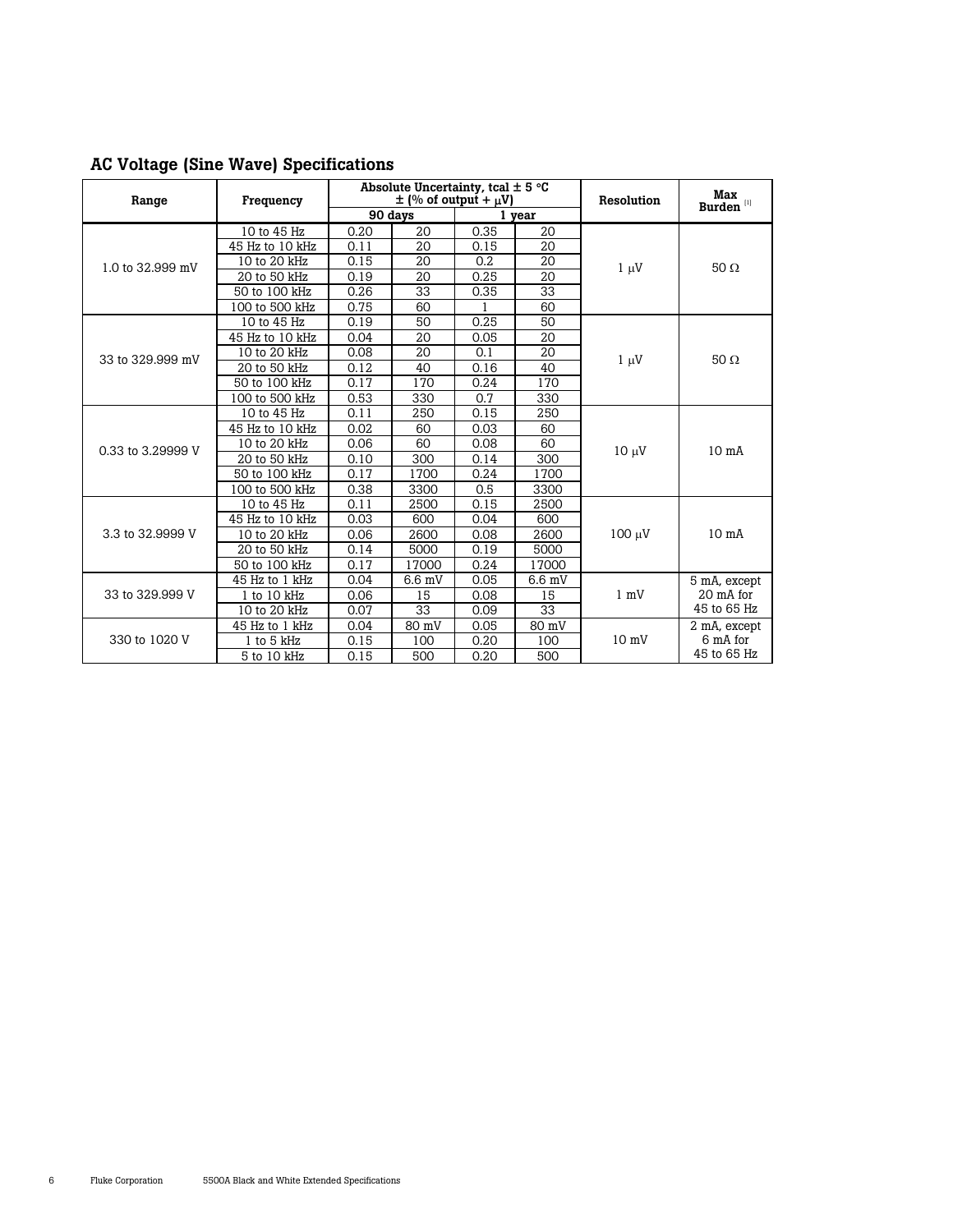| Range             | Frequency                                                                                                                                                                                                                                                                                                                                      |                                                         | Absolute Uncertainty, tcal $\pm$ 5 °C | $\pm$ (% of output + $\mu$ V) | Resolution | Maximum         |                       |  |  |  |
|-------------------|------------------------------------------------------------------------------------------------------------------------------------------------------------------------------------------------------------------------------------------------------------------------------------------------------------------------------------------------|---------------------------------------------------------|---------------------------------------|-------------------------------|------------|-----------------|-----------------------|--|--|--|
|                   |                                                                                                                                                                                                                                                                                                                                                |                                                         | 90 days                               |                               | 1 vear     |                 | Burden <sup>[1]</sup> |  |  |  |
| 5725A Amplifier   |                                                                                                                                                                                                                                                                                                                                                |                                                         |                                       |                               |            |                 |                       |  |  |  |
|                   | 45 Hz to 1 kHz                                                                                                                                                                                                                                                                                                                                 | 0.04                                                    | 80 mV                                 | 0.05                          | 80 mV      |                 | 50 mA                 |  |  |  |
| 100 to 1020 V     | 1 to 20 kHz                                                                                                                                                                                                                                                                                                                                    | 0.06                                                    | 100                                   | 0.08                          | 100        | $10 \text{ mV}$ | 70 mA                 |  |  |  |
|                   | 20 to 30 kHz                                                                                                                                                                                                                                                                                                                                   | 0.08                                                    | 100                                   | 0.10                          | 100        |                 | 70 mA                 |  |  |  |
| 100 to 750 V      | 30 to 100 kHz                                                                                                                                                                                                                                                                                                                                  | 0.38                                                    | 500                                   | 0.5                           | 500        |                 | 70 mA                 |  |  |  |
|                   |                                                                                                                                                                                                                                                                                                                                                | Auxiliary Output [dual output mode only] <sup>[2]</sup> |                                       |                               |            |                 |                       |  |  |  |
|                   | 10 to 20 Hz                                                                                                                                                                                                                                                                                                                                    | 0.15                                                    | 370                                   | 0.2                           | 370        |                 |                       |  |  |  |
|                   | 20 to 45 Hz                                                                                                                                                                                                                                                                                                                                    | 0.08                                                    | 370                                   | 0.1                           | 370        |                 | 5 mA                  |  |  |  |
| 10 to 329,999 mV  | 45 Hz to 1 kHz                                                                                                                                                                                                                                                                                                                                 | 0.08                                                    | 370                                   | 0.1                           | 370        | $1 \mu V$       |                       |  |  |  |
|                   | 1 to 5 kHz                                                                                                                                                                                                                                                                                                                                     | 0.15                                                    | 450                                   | 0.2                           | 450        |                 |                       |  |  |  |
|                   | 5 to 10 kHz                                                                                                                                                                                                                                                                                                                                    | 0.3                                                     | 450                                   | 0.4                           | 450        |                 |                       |  |  |  |
|                   | 10 to 20 Hz                                                                                                                                                                                                                                                                                                                                    | 0.15                                                    | 450                                   | 0.2                           | 450        |                 |                       |  |  |  |
|                   | 20 to 45 Hz                                                                                                                                                                                                                                                                                                                                    | 0.08                                                    | 450                                   | 0.1                           | 450        |                 |                       |  |  |  |
| 0.33 to 3.29999 V | 45 Hz to 1 kHz                                                                                                                                                                                                                                                                                                                                 | 0.07                                                    | 450                                   | 0.09                          | 450        | $10 \mu V$      | 5 mA                  |  |  |  |
|                   | 1 to 5 $kHz$                                                                                                                                                                                                                                                                                                                                   | 0.15                                                    | 1400                                  | 0.2                           | 1400       |                 |                       |  |  |  |
|                   | 5 to 10 kHz                                                                                                                                                                                                                                                                                                                                    | 0.3                                                     | 1400                                  | 0.4                           | 1400       |                 |                       |  |  |  |
| [1]<br>[2]        | Remote sensing is not provided. Output resistance is $\leq$ 5 m $\Omega$ for outputs $\geq$ 0.33 V. The AUX output resistance is $\leq$ 1 $\Omega$ . The<br>maximum load capacitance is 500 pF, subject to the maximum burden current limits.<br>There are two channels of voltage output. The maximum frequency of the dual output is 10 kHz. |                                                         |                                       |                               |            |                 |                       |  |  |  |

### **AC Voltage (Sine Wave) Specifications (cont.)**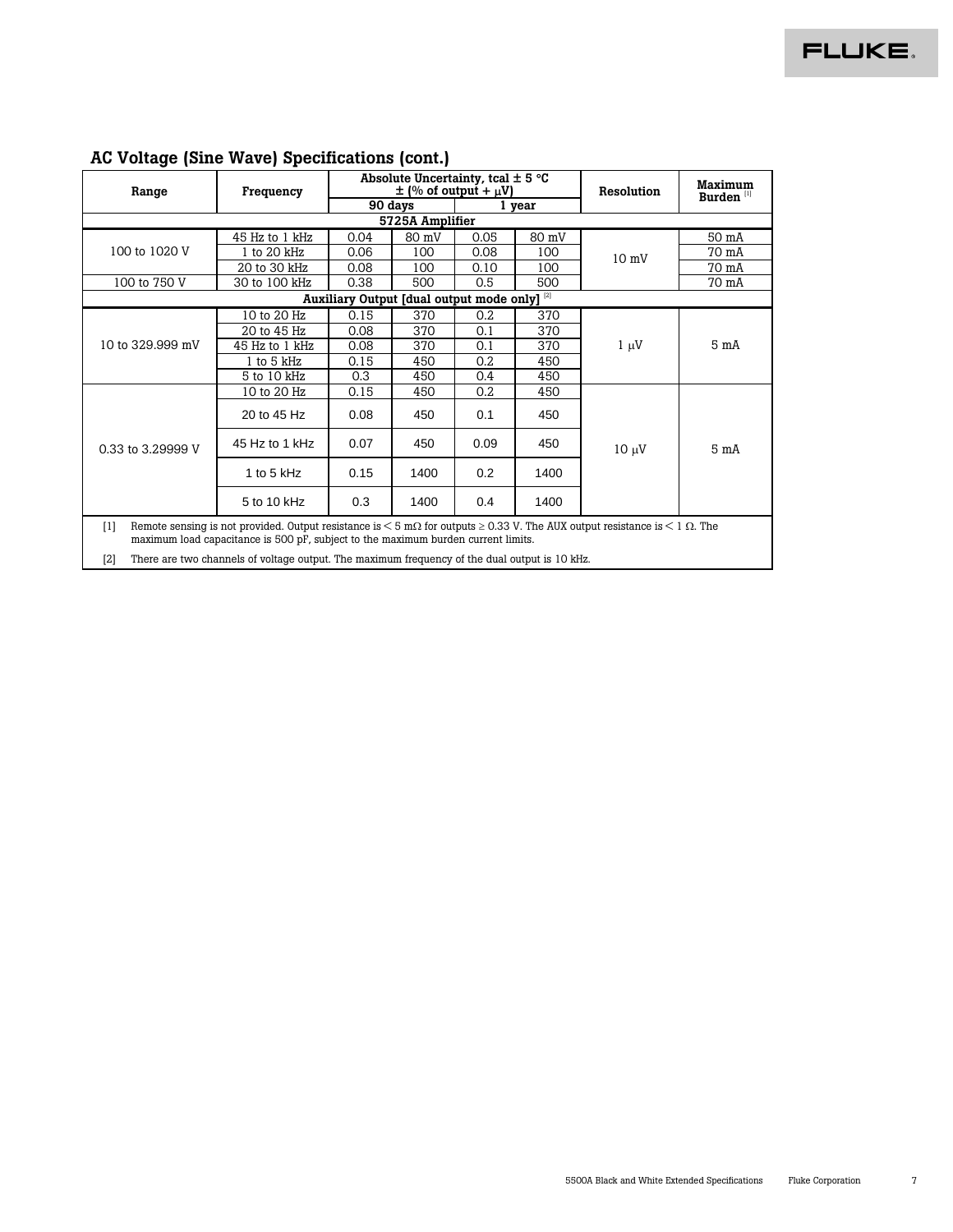### **AC Voltage (Sine Wave) Specifications (cont.)**

| Range             | Frequency                                                           | <b>Maximum Distortion and Noise</b><br>10 Hz to 5 MHz Bandwidth<br>$\pm$ (% output + $\mu$ V) |  |
|-------------------|---------------------------------------------------------------------|-----------------------------------------------------------------------------------------------|--|
|                   | 10 to 45 Hz                                                         | $0.15 \% + 90 \mu V$                                                                          |  |
|                   | 45 Hz to 10 kHz                                                     | $0.035 + 90 \text{ }\mu\text{V}$                                                              |  |
| 1.0 to 32.999 mV  | 10 to 20 kHz                                                        | $0.06 + 90 \mu V$                                                                             |  |
|                   | 20 to 50 kHz                                                        | $0.15 + 90 \mu V$                                                                             |  |
|                   | 50 to 100 kHz                                                       | $0.25 + 90 \mu V$                                                                             |  |
|                   | 100 to 500 kHz                                                      | $0.3 + 90 \mu V$                                                                              |  |
|                   | 10 to 45 Hz                                                         | $0.15 \% + 90 \mu V$                                                                          |  |
|                   | 45 Hz to 10 kHz                                                     | $0.035 + 90 \text{ uV}$                                                                       |  |
| 33 to 329.999 mV  | 10 to 20 kHz                                                        | $0.06 + 90 \mu V$                                                                             |  |
|                   | 20 to 50 kHz                                                        | $0.15 + 90 \mu V$                                                                             |  |
|                   | 50 to 100 kHz                                                       | $0.20 + 90 \mu V$                                                                             |  |
|                   | 100 to 500 kHz                                                      | $0.20 + 90 \mu V$                                                                             |  |
|                   | 10 to 45 Hz                                                         | $0.15% + 200$ uV                                                                              |  |
|                   | 45 Hz to 10 kHz                                                     | $0.035 + 200 \mu V$                                                                           |  |
|                   | 10 to 20 kHz                                                        | $0.06 + 200 \mu V$                                                                            |  |
| 0.33 to 3.29999 V | 20 to 50 kHz                                                        | $0.15 + 200 \mu V$                                                                            |  |
|                   | 50 to 100 kHz                                                       | $0.20 + 200 \mu V$                                                                            |  |
|                   | 100 to 500 kHz                                                      | $0.20 + 200 \text{ }\mu\text{V}$                                                              |  |
| 3.3 to 32.9999 V  | 10 to 45 Hz                                                         | $0.15 \% + 2 mV$                                                                              |  |
|                   | 45 Hz to 10 kHz                                                     | $0.035 + 2$ mV                                                                                |  |
|                   | 10 to 20 kHz                                                        | $0.08 + 2$ mV                                                                                 |  |
|                   | 20 to 50 kHz                                                        | $0.2 + 2$ mV                                                                                  |  |
|                   | 50 to 100 kHz                                                       | $0.5 + 2 mV$                                                                                  |  |
|                   | 45 Hz to 1 kHz                                                      | $0.15 \% + 10 mV$                                                                             |  |
| 33 to 329,999 V   | 1 to 10 kHz                                                         | $0.05 + 10$ mV                                                                                |  |
|                   | 10 to 20 kHz                                                        | $0.6 + 10$ mV                                                                                 |  |
| 330 to 1000 V     | 45 Hz to 1 kHz                                                      | $0.15 \% + 30 mV$                                                                             |  |
|                   | 1 to 10 kHz                                                         | $0.07 + 30$ mV                                                                                |  |
|                   | 5725A Amplifier                                                     |                                                                                               |  |
|                   | 45 Hz to 1 kHz                                                      | 0.07 %                                                                                        |  |
| 100 to 1000 V     | 1 to 20 kHz                                                         | 0.15%                                                                                         |  |
|                   | 20 to 30 kHz                                                        | $0.3\%$                                                                                       |  |
| 100 to 750 V      | 30 to 100 kHz                                                       | $0.4\%$                                                                                       |  |
|                   | Auxiliary Output (dual output mode only) 10 Hz to 100 kHz Bandwidth |                                                                                               |  |
|                   | 10 to 20 Hz                                                         | $0.2 \% + 200 \mu V$                                                                          |  |
|                   | 20 to 45 Hz                                                         | $0.06 + 200 \mu V$                                                                            |  |
| 10 to 329.999 mV  | 45 Hz to 1 kHz                                                      | $0.08 + 200 \text{ }\mu\text{V}$                                                              |  |
|                   | 1 to 5 kHz                                                          | $0.3 + 200 \mu V$                                                                             |  |
|                   | 5 to 10 kHz                                                         | $0.6 + 200 \mu V$                                                                             |  |
|                   | 10 to 20 Hz                                                         | $0.2 \% + 200 \mu V$                                                                          |  |
|                   | 20 to 45 Hz                                                         | $0.06 + 200 \mu V$                                                                            |  |
| 0.33 to 3.29999 V | 45 Hz to 1 kHz                                                      | $0.08 + 200 \mu V$                                                                            |  |
|                   | 1 to 5 kHz                                                          | $0.3 + 200 \mu V$                                                                             |  |
|                   | $5$ to $10$ kHz                                                     | $0.6 + 200 \mu V$                                                                             |  |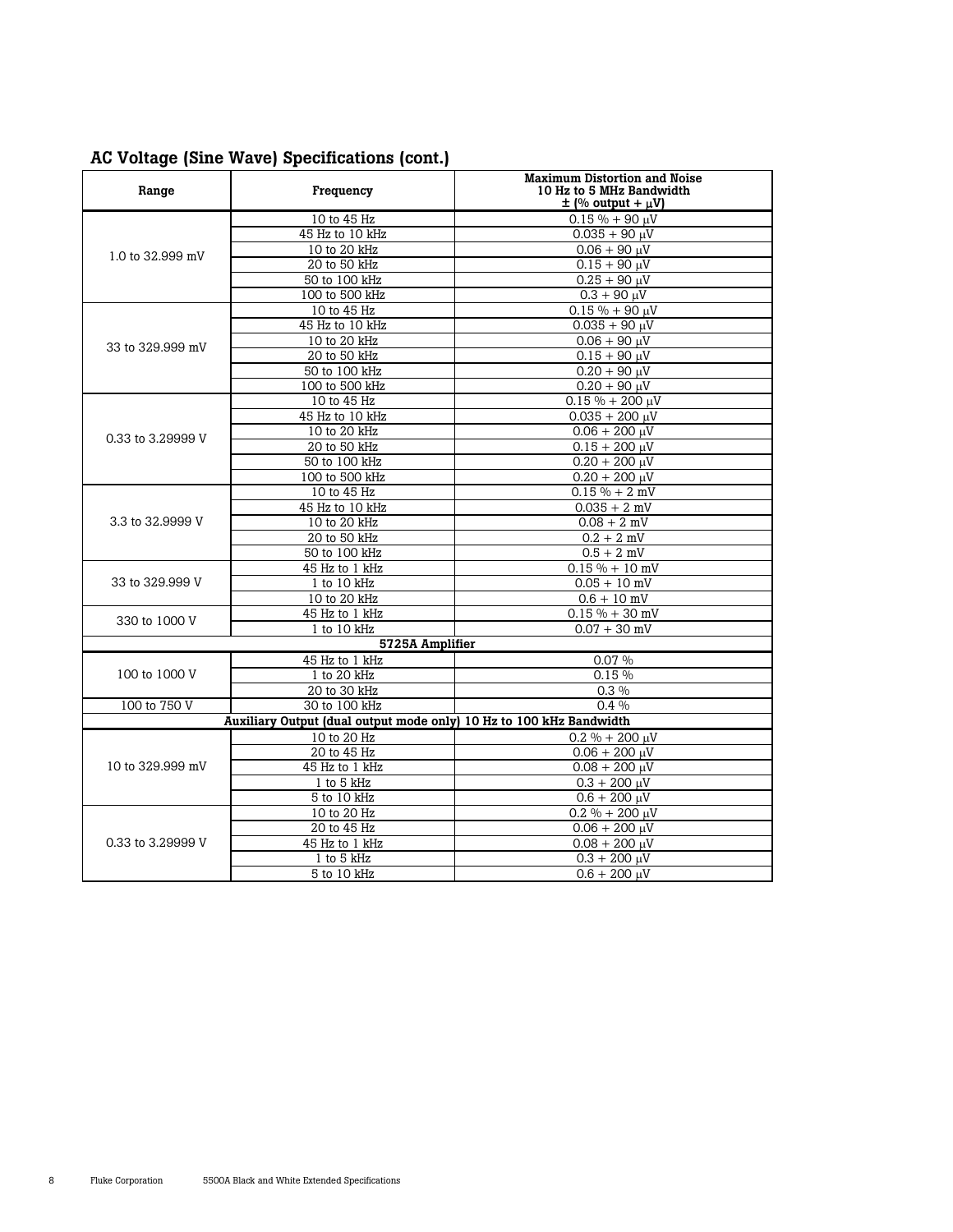#### **Absolute Uncertainty, tcal ± 5** °**C**  Range Frequency  $\pm \frac{(\% \text{ of output } + \mu \text{A})}{90 \text{ days}}$  1 year 90 days **Resolution Compliance Voltage Max Inductive Load**  10 to 20 Hz 0.19 0.15 0.25 0.15<br>20 to 45 Hz 0.09 0.15 0.125 0.15 20 to 45 Hz 0.09 0.15 0.125 0.15<br>5 Hz to 1 kHz 0.09 0.25 0.125 0.25 45 Hz to 1 kHz 1 to 5 kHz  $\begin{array}{|c|c|c|c|c|c|c|c|c|} \hline 0.15 & 0.4 & 0.15 \ \hline \end{array}$ 0.029 to 0.32999 mA 5 to 10 kHz 0.94 0.15 1.25 0.15<br>10 to 20 Hz 0.15 0.3 0.2 0.3  $0.01 \mu A$  3.0 V rms 1  $\mu$ H 10 to 20 Hz 0.15 0.3 0.2 0.3<br>20 to 45 Hz 0.08 0.3 0.1 0.3 20 to 45 Hz 45 Hz to 1 kHz 0.08 0.3 0.1 0.3 1 to 5 kHz 0.15 0.3 0.2 0.3 0.33 to 3.2999 mA 5 to 10 kHz 0.45 0.3  $0.01 \mu A$  3.0 V rms 1  $\mu$ H 10 to 20 Hz 0.15 3 0.2 3<br>20 to 45 Hz 0.08 3 0.1 3 20 to 45 Hz 0.08 3 0.1 3<br>5 Hz to 1 kHz 0.07 3 0.09 3 45 Hz to 1 kHz 200 µH,  $10<sub>to</sub>$ 500 Hz  $1 to 5 kHz$  0.15 3 0.2 3 3.3 to 32.999 mA 5 to 10 kHz 0.45 3 0.6 3  $0.1 \mu A$  3.0 V rms  $1 \mu H$ , 500 Hz to  $10$  kHz 10 to 20 Hz 0.15 30 0.2 30 20 to 45 Hz 0.08 30 0.1 30<br>5 Hz to 1 kHz 0.07 30 0.09 30 45 Hz to 1 kHz 0.07 30 0.09 30<br>1 to 5 kHz 0.15 30 0.2 30 200 µH, 10 to 500 Hz 1 to 5 kHz 0.15 30 0.2 33 to 329.99 mA 5 to 10 kHz 0.45 30 0.6 30  $1 \mu A$  3.0 to  $2.0 \text{ V} \text{ rms}^{[1]}$  $5 \mu H$ , 500 Hz to 10 kHz 10 to 45 Hz 0.15 300 0.2 300 45 Hz to 1 kHz 0.08 300 0.1 300 200 µH, 45 to  $\frac{500 \text{ Hz}}{5 \mu \text{H}}$ 0.33 to 2.19999 A 1 to 5 kHz 0.7 300 0.75 300 10  $\mu$ A 3.0 to 5  $\mu$ H, 500 Hz to 5 kHz 45 to 65 Hz 0.05 2000 0.06 2000 65 to 500 Hz 0.08 2000 0.10 2000 200 µH,  $\frac{45 \text{ to } 65 \text{ Hz}}{1 \text{ }\mu\text{H}}$ 2.2 to 11 A 500 Hz to 1 kHz 0.25 2000 0.33 2000 100 µA  $\begin{vmatrix} 2.8 \text{ to} \\ 1.25 \text{ V rms} \end{vmatrix}$   $\begin{vmatrix} 1 \text{ }\mu\text{H}, \\ 65 \text{ Hz} \end{vmatrix}$ 65 Hz to 1 kHz

#### **AC Current (Sine Wave) Specifications**

**FLUKE**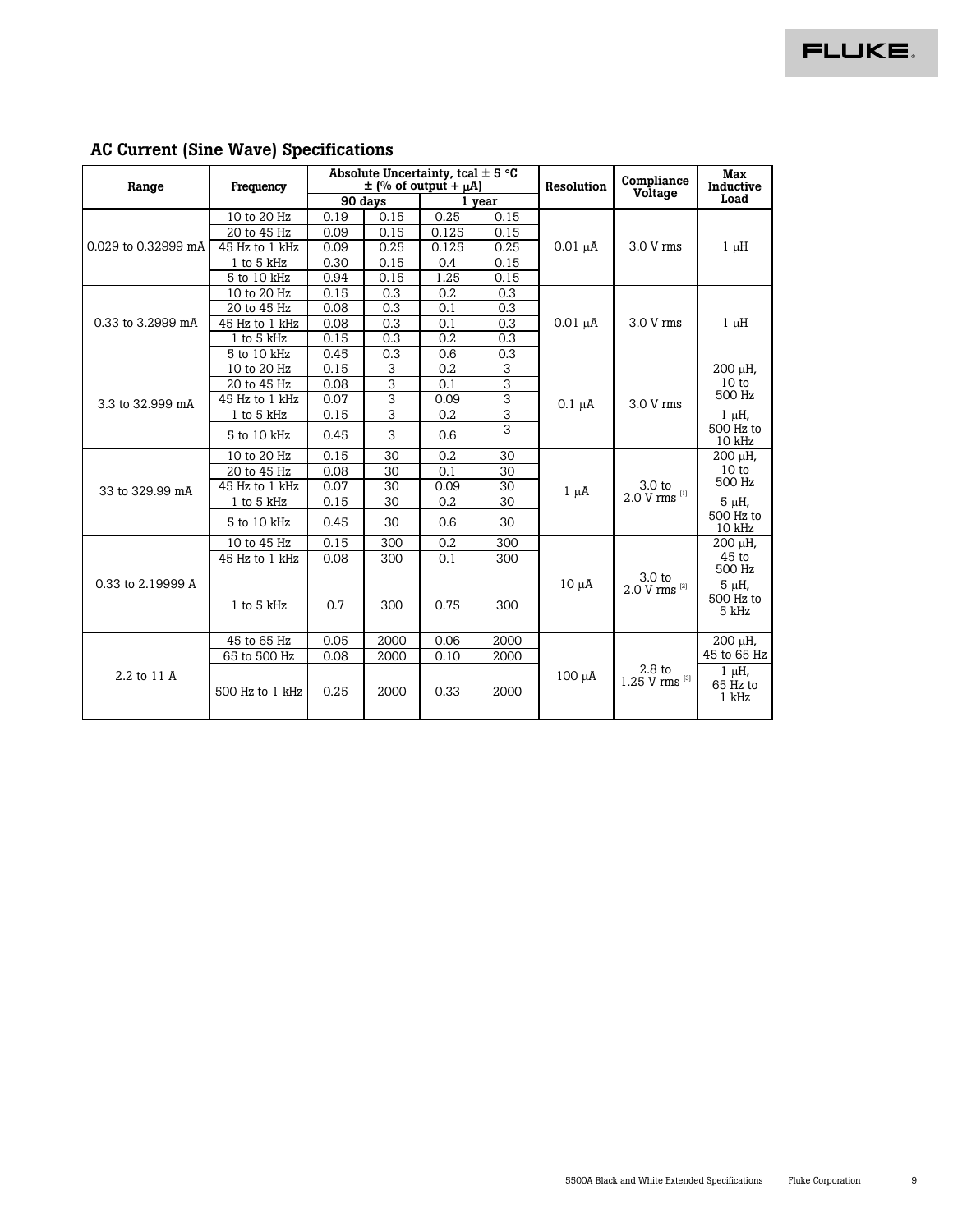| Range                                                                                                                                                                                      | Frequency                                                                                                                                                                            |      | Absolute Uncertainty, tcal $\pm$ 5 °C<br>$\pm$ (% of output + $\mu$ A) |                 |                                        | Resolution        | Compliance<br>Voltage                                                                           | Max<br>Inductive |  |  |
|--------------------------------------------------------------------------------------------------------------------------------------------------------------------------------------------|--------------------------------------------------------------------------------------------------------------------------------------------------------------------------------------|------|------------------------------------------------------------------------|-----------------|----------------------------------------|-------------------|-------------------------------------------------------------------------------------------------|------------------|--|--|
|                                                                                                                                                                                            |                                                                                                                                                                                      |      | 90 days                                                                |                 | 1 year                                 |                   |                                                                                                 | Load             |  |  |
|                                                                                                                                                                                            |                                                                                                                                                                                      |      |                                                                        | 5725A Amplifier |                                        |                   |                                                                                                 |                  |  |  |
|                                                                                                                                                                                            | 45 Hz to 1 kHz                                                                                                                                                                       | 0.08 | 100                                                                    | 0.1             | 100                                    |                   |                                                                                                 |                  |  |  |
| 1.5 to 11 A                                                                                                                                                                                | 1 to 5 kHz                                                                                                                                                                           | 0.19 | 5000                                                                   | 0.25            | 5000                                   | 100               | 3                                                                                               | 400 µH           |  |  |
|                                                                                                                                                                                            | 5 to 10 kHz                                                                                                                                                                          | 0.75 | 10000                                                                  | 1               | 10000                                  |                   |                                                                                                 |                  |  |  |
| The actual voltage compliance (Vc) is a function of current output (Io), and is given by the formula:<br>[1]<br>$Vc = -3.37*I0+3.11$ . The highest compliance voltage is limited to 3.0 V. |                                                                                                                                                                                      |      |                                                                        |                 |                                        |                   |                                                                                                 |                  |  |  |
| $\lceil 2 \rceil$                                                                                                                                                                          | The actual voltage compliance (Vc) is a function of current output (Io), and is given by the formula:<br>$Vc = -0.535*10+3.18$ . The highest compliance voltage is limited to 3.0 V. |      |                                                                        |                 |                                        |                   |                                                                                                 |                  |  |  |
| $\lceil 3 \rceil$                                                                                                                                                                          | The actual voltage compliance (Vc) is a function of current output (Io), and is given by the formula:<br>$Vc = -0.176*I0+3.19$ . The highest compliance voltage is limited to 2.8 V. |      |                                                                        |                 |                                        |                   |                                                                                                 |                  |  |  |
| Range                                                                                                                                                                                      |                                                                                                                                                                                      |      | Frequency                                                              |                 |                                        |                   | <b>Maximum Distortion and Noise</b><br>10 Hz to 100 kHz Bandwidth<br>$\pm$ (% output + $\mu$ A) |                  |  |  |
|                                                                                                                                                                                            |                                                                                                                                                                                      |      | 10 to 20 Hz                                                            |                 |                                        |                   | $0.15 + 1.0 \mu A$                                                                              |                  |  |  |
|                                                                                                                                                                                            |                                                                                                                                                                                      |      | 20 to 45 Hz                                                            |                 |                                        |                   | $0.1 + 1.0 \mu A$                                                                               |                  |  |  |
| 0.02 to 0.32999 mA                                                                                                                                                                         |                                                                                                                                                                                      |      | 45 Hz to 1 kHz                                                         |                 |                                        |                   | $0.05 + 1.0 \mu A$                                                                              |                  |  |  |
|                                                                                                                                                                                            |                                                                                                                                                                                      |      | 1 to 5 kHz                                                             |                 |                                        | $0.5 + 1.0 \mu A$ |                                                                                                 |                  |  |  |
|                                                                                                                                                                                            |                                                                                                                                                                                      |      | 5 to 10 kHz<br>10 to 20 Hz                                             |                 |                                        |                   | $1.0 + 1.0 \mu A$<br>$0.15 + 1.5 \mu A$                                                         |                  |  |  |
|                                                                                                                                                                                            |                                                                                                                                                                                      |      | 20 to 45 Hz                                                            |                 |                                        |                   | $0.06 + 1.5 \mu A$                                                                              |                  |  |  |
| 0.33 to 3.2999 mA                                                                                                                                                                          |                                                                                                                                                                                      |      | 45 Hz to 1 kHz                                                         |                 |                                        |                   | $0.02 + 1.5 \mu A$                                                                              |                  |  |  |
|                                                                                                                                                                                            |                                                                                                                                                                                      |      | 1 to 5 kHz                                                             |                 |                                        | $0.5 + 1.5 \mu A$ |                                                                                                 |                  |  |  |
|                                                                                                                                                                                            |                                                                                                                                                                                      |      | 5 to 10 kHz                                                            |                 |                                        |                   | $1.2 + 1.5 \mu A$                                                                               |                  |  |  |
|                                                                                                                                                                                            |                                                                                                                                                                                      |      | 10 to 20 Hz                                                            |                 |                                        |                   | $0.15 + 5 \mu A$                                                                                |                  |  |  |
|                                                                                                                                                                                            |                                                                                                                                                                                      |      | 20 to 45 Hz                                                            |                 | $0.05 + 5 \mu A$                       |                   |                                                                                                 |                  |  |  |
| 3.3 to 32.999 mA                                                                                                                                                                           |                                                                                                                                                                                      |      | 45 Hz to 1 kHz                                                         |                 | $0.07 + 5 \mu A$                       |                   |                                                                                                 |                  |  |  |
|                                                                                                                                                                                            |                                                                                                                                                                                      |      | 1 to 5 kHz                                                             |                 | $0.3 + 5 \mu A$                        |                   |                                                                                                 |                  |  |  |
|                                                                                                                                                                                            |                                                                                                                                                                                      |      | 5 to 10 kHz                                                            |                 |                                        |                   | $\overline{0.7} + 5 \mu A$                                                                      |                  |  |  |
|                                                                                                                                                                                            |                                                                                                                                                                                      |      | 10 to 20 Hz                                                            |                 |                                        |                   | $0.15 + 50 \mu A$                                                                               |                  |  |  |
| 33 to 329.99 mA                                                                                                                                                                            |                                                                                                                                                                                      |      | 20 to 45 Hz<br>45 Hz to 1 kHz                                          |                 | $0.05 + 50 \mu A$<br>$0.07 + 50 \mu A$ |                   |                                                                                                 |                  |  |  |
|                                                                                                                                                                                            |                                                                                                                                                                                      |      | 1 to 5 $kHz$                                                           |                 |                                        | $0.2 + 50 \mu A$  |                                                                                                 |                  |  |  |
|                                                                                                                                                                                            |                                                                                                                                                                                      |      | 5 to 10 kHz                                                            |                 |                                        |                   | $0.4 + 50 \mu A$                                                                                |                  |  |  |
|                                                                                                                                                                                            |                                                                                                                                                                                      |      | 10 to 45 Hz                                                            |                 |                                        |                   | $0.2 + 500 \mu A$                                                                               |                  |  |  |
| 0.33 to 2.19999 A                                                                                                                                                                          |                                                                                                                                                                                      |      | 45 Hz to 1 kHz                                                         |                 | $0.1 + 500 \mu A$                      |                   |                                                                                                 |                  |  |  |
|                                                                                                                                                                                            |                                                                                                                                                                                      |      | 1 to 5 kHz                                                             |                 | $1.4 + 500 \mu A$                      |                   |                                                                                                 |                  |  |  |
|                                                                                                                                                                                            |                                                                                                                                                                                      |      | 45 to 65 Hz                                                            |                 | $0.2 + 3$ mA                           |                   |                                                                                                 |                  |  |  |
| 2.2 to 11 A                                                                                                                                                                                |                                                                                                                                                                                      |      | 65 to 500 Hz                                                           |                 | $0.1 + 3$ mA                           |                   |                                                                                                 |                  |  |  |
|                                                                                                                                                                                            |                                                                                                                                                                                      |      | 500 Hz to 1 kHz                                                        |                 |                                        |                   | $0.4 + 3$ mA                                                                                    |                  |  |  |
|                                                                                                                                                                                            |                                                                                                                                                                                      |      |                                                                        | 5725A Amplifier |                                        |                   |                                                                                                 |                  |  |  |
|                                                                                                                                                                                            |                                                                                                                                                                                      |      | 45 Hz to 1 kHz                                                         |                 |                                        |                   | $0.05 + 1$ mA                                                                                   |                  |  |  |
| 1.5 to 11 A                                                                                                                                                                                |                                                                                                                                                                                      |      | 1 to 5 kHz                                                             |                 |                                        |                   | $\overline{0.1}2 + 1$ mA                                                                        |                  |  |  |
|                                                                                                                                                                                            |                                                                                                                                                                                      |      | 5 to 10 kHz                                                            |                 | $0.5 + 1$ mA                           |                   |                                                                                                 |                  |  |  |

#### **AC Current (Sine Wave) Specifications (cont.)**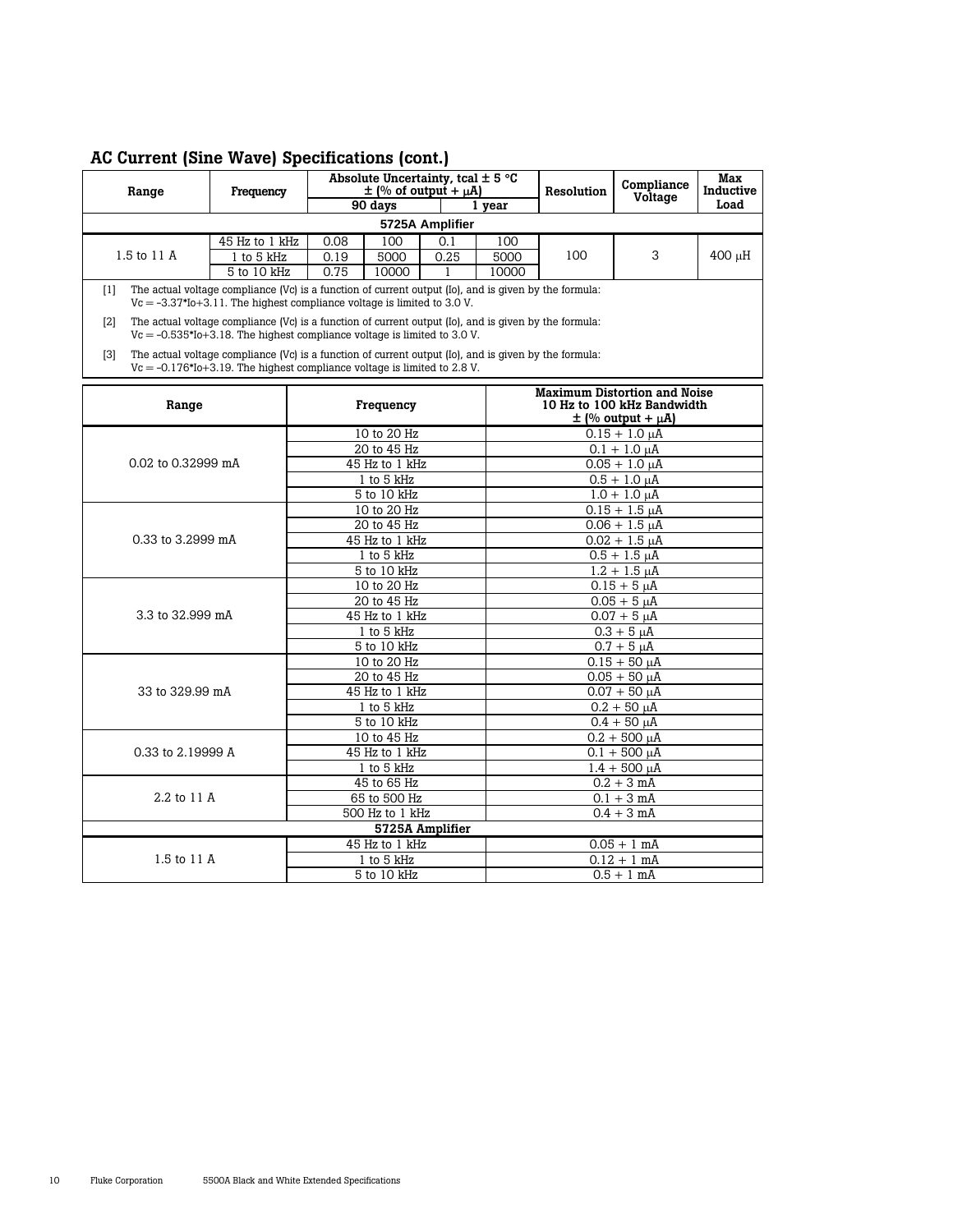### **Capacitance Specifications**

|                                                                                                                                                                                                                                                                    |                                                                                        | Absolute Uncertainty, tcal $\pm$ 5 °C<br>$\pm$ (% of output + nF) |      |        |                  | Frequency     |                                 |  |  |
|--------------------------------------------------------------------------------------------------------------------------------------------------------------------------------------------------------------------------------------------------------------------|----------------------------------------------------------------------------------------|-------------------------------------------------------------------|------|--------|------------------|---------------|---------------------------------|--|--|
| Range                                                                                                                                                                                                                                                              |                                                                                        | 90 days                                                           |      | 1 year | Resolution       | Allowed       | Typical for $\leq 1$ %<br>Error |  |  |
| 0.33 to 0.4999 nF                                                                                                                                                                                                                                                  | 0.38                                                                                   | 0.01                                                              | 0.5  | 0.01   | $0.1$ pF         | 50 to 1000 Hz | 10 kHz                          |  |  |
| 0.5 to 1.0999 nF                                                                                                                                                                                                                                                   | 0.38                                                                                   | 0.01                                                              | 0.5  | 0.01   | $0.1$ pF         | 50 to 1000 Hz | 10 kHz                          |  |  |
| 1.1 to 3.2999 nF                                                                                                                                                                                                                                                   | 0.38                                                                                   | 0.01                                                              | 0.5  | 0.01   | $0.1$ pF         | 50 to 1000 Hz | 10 kHz                          |  |  |
| 3.3 to 10.999 nF                                                                                                                                                                                                                                                   | 0.38                                                                                   | 0.01                                                              | 0.5  | 0.01   | $1$ pF           | 50 to 1000 Hz | 10 kHz                          |  |  |
| 11 to 32.999 nF                                                                                                                                                                                                                                                    | 0.19                                                                                   | 0.1                                                               | 0.25 | 0.1    | $1$ pF           | 50 to 1000 Hz | 10 kHz                          |  |  |
| 33 to 109.99 nF                                                                                                                                                                                                                                                    | 0.19                                                                                   | 0.1                                                               | 0.25 | 0.1    | 10pF             | 50 to 1000 Hz | 10 kHz                          |  |  |
| 110 to 329.99 nF                                                                                                                                                                                                                                                   | 0.19                                                                                   | 0.3                                                               | 0.25 | 0.3    | 10pF             | 50 to 1000 Hz | 10 kHz                          |  |  |
| 0.33 to 1.0999 $\mu$ F                                                                                                                                                                                                                                             | 0.19                                                                                   |                                                                   | 0.25 | 1      | 100 pF           | 50 to 1000 Hz | 5 kHz                           |  |  |
| 1.1 to $3.2999 \mu F$                                                                                                                                                                                                                                              | 0.26                                                                                   | 3                                                                 | 0.35 | 3      | 100 pF           | 50 to 1000 Hz | 2 kHz                           |  |  |
| 3.3 to 10.999 µF                                                                                                                                                                                                                                                   | 0.26                                                                                   | 10                                                                | 0.35 | 10     | $1 \text{ nF}$   | 50 to 400 Hz  | $1.5$ kHz                       |  |  |
| 11 to 32.999 uF                                                                                                                                                                                                                                                    | 0.30                                                                                   | 30                                                                | 0.40 | 30     | $1 \text{ nF}$   | 50 to 400 Hz  | 800 Hz                          |  |  |
| 33 to 109.99 µF                                                                                                                                                                                                                                                    | 0.38                                                                                   | 100                                                               | 0.50 | 100    | 10 <sub>nP</sub> | 50 to 200 Hz  | 400 Hz                          |  |  |
| 110 to 329.99 µF                                                                                                                                                                                                                                                   | 0.50                                                                                   | 300                                                               | 0.70 | 300    | 10 <sub>nP</sub> | 50 to 100 Hz  | 200 Hz                          |  |  |
| 330 to 1.1 mF                                                                                                                                                                                                                                                      |                                                                                        | 300                                                               |      | 300    | 100 nF           | 50 to 100 Hz  | 150 Hz                          |  |  |
|                                                                                                                                                                                                                                                                    | Specifications apply to both dc charge/discharge capacitance meters and ac RCL meters. |                                                                   |      |        |                  |               |                                 |  |  |
|                                                                                                                                                                                                                                                                    | The output is continuously variable from 330 pF to 1.1 mF.                             |                                                                   |      |        |                  |               |                                 |  |  |
| For all ranges, the maximum charge and discharge current is 150 mA pk or 30 mA rms. The peak voltage is 4 V, except the 330 $\mu$ F to<br>1.1 mF range is limited to 1 V. The maximum lead resistance for no additional error in 2-wire COMP mode is 10 $\Omega$ . |                                                                                        |                                                                   |      |        |                  |               |                                 |  |  |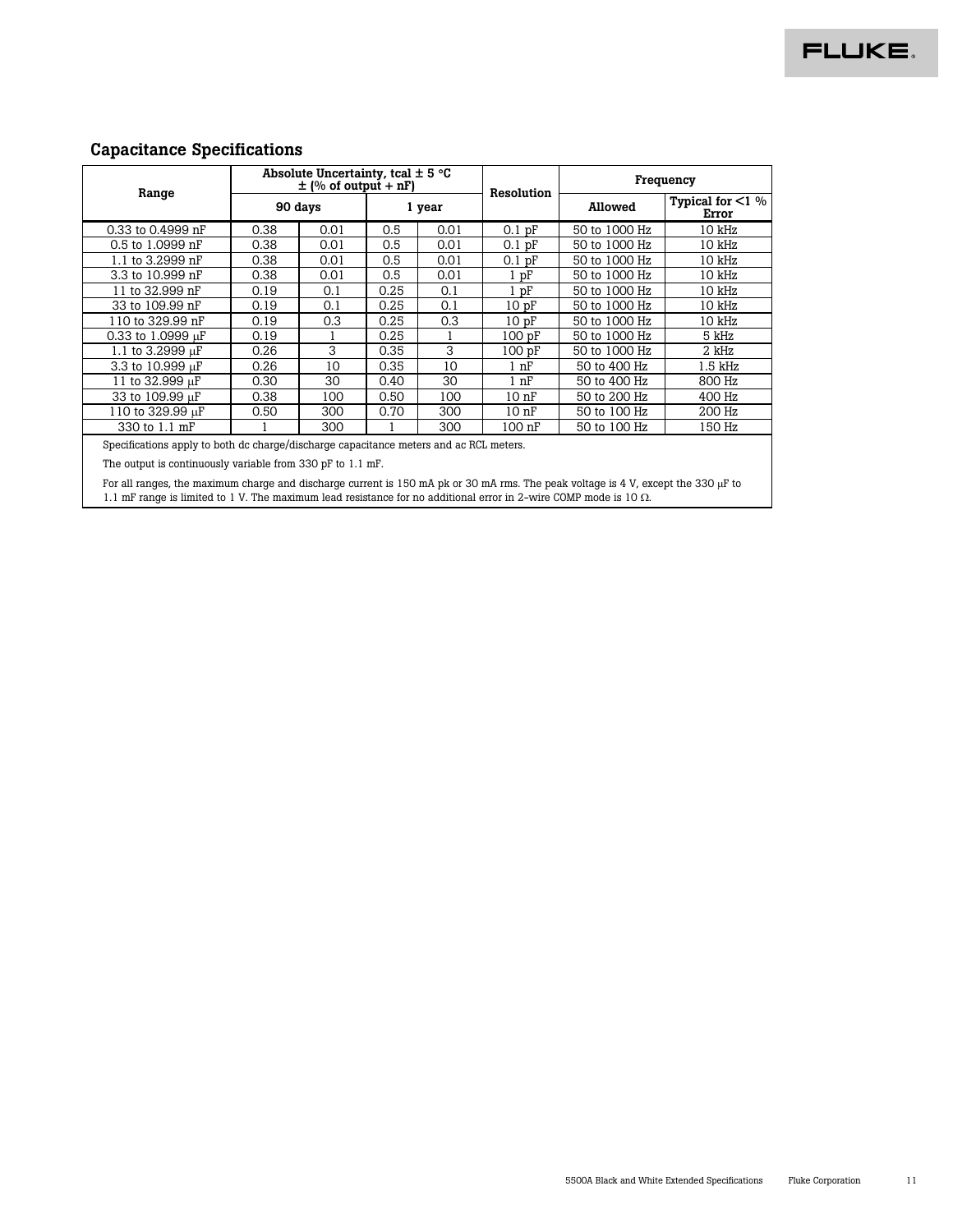| ТC<br>Type $^{[1]}$ | Range (°C) <sup>[2]</sup>                                                              |         | <b>Absolute Uncertainty</b><br>Source/Measure,<br>tcal $\pm$ 5 °C, $\pm$ (°C) <sup>[3]</sup> | ТC<br>Type $^{[1]}$ | Range (°C) <sup>[2]</sup> | <b>Absolute Uncertainty</b><br>Source/Measure,<br>tcal $\pm$ 5 °C, $\pm$ (°C) <sup>[3]</sup> |        |
|---------------------|----------------------------------------------------------------------------------------|---------|----------------------------------------------------------------------------------------------|---------------------|---------------------------|----------------------------------------------------------------------------------------------|--------|
|                     |                                                                                        | 90 days | 1 year                                                                                       |                     |                           | 90 days                                                                                      | 1 year |
|                     | 600 to 800                                                                             | 0.42    | 0.44                                                                                         |                     | $-200$ to $-100$          | 0.37                                                                                         | 0.37   |
| B                   | 800 to 1000                                                                            | 0.34    | 0.34                                                                                         | Г                   | $-100$ to 800             | 0.26                                                                                         | 0.26   |
|                     | 1000 to 1550                                                                           | 0.30    | 0.30                                                                                         |                     | 800 to 900                | 0.17                                                                                         | 0.17   |
|                     | 1550 to 1820                                                                           | 0.26    | 0.33                                                                                         |                     | $-200$ to $-100$          | 0.30                                                                                         | 0.40   |
|                     | 0 to 150                                                                               | 0.23    | 0.30                                                                                         |                     | $-100$ to $-25$           | 0.17                                                                                         | 0.22   |
|                     | 150 to 650                                                                             | 0.19    | 0.26                                                                                         | N                   | $-25$ to $120$            | 0.15                                                                                         | 0.19   |
| C                   | 650 to 1000                                                                            | 0.23    | 0.31                                                                                         |                     | 120 to 410                | 0.14                                                                                         | 0.18   |
|                     | 1000 to 1800                                                                           | 0.38    | 0.50                                                                                         |                     | 410 to 1300               | 0.21                                                                                         | 0.27   |
|                     | 1800 to 2316                                                                           | 0.63    | 0.84                                                                                         |                     | 0 to 250                  | 0.48                                                                                         | 0.57   |
|                     | $-250$ to $-100$                                                                       | 0.38    | 0.50                                                                                         | $\mathbb R$         | 250 to 400                | 0.28                                                                                         | 0.35   |
|                     | $-100$ to $-25$                                                                        | 0.12    | 0.16                                                                                         |                     | 400 to 1000               | 0.26                                                                                         | 0.33   |
| E                   | $-25$ to 350                                                                           | 0.10    | 0.14                                                                                         |                     | 1000 to 1767              | 0.30                                                                                         | 0.40   |
|                     | 350 to 650                                                                             | 0.12    | 0.16                                                                                         |                     | 0 to 250                  | 0.47                                                                                         | 0.47   |
|                     | 650 to 1000                                                                            | 0.16    | 0.21                                                                                         | S                   | 250 to 1000               | 0.30                                                                                         | 0.36   |
|                     | $-210$ to $-100$                                                                       | 0.20    | 0.27                                                                                         |                     | 1000 to 1400              | 0.28                                                                                         | 0.37   |
|                     | $-100$ to $-30$                                                                        | 0.12    | 0.16                                                                                         |                     | 1400 to 1767              | 0.34                                                                                         | 0.46   |
| J                   | $-30$ to $150$                                                                         | 0.10    | 0.14                                                                                         |                     | $-250$ to $-150$          | 0.48                                                                                         | 0.63   |
|                     | 150 to 760                                                                             | 0.13    | 0.17                                                                                         | T                   | $-150$ to 0               | 0.18                                                                                         | 0.24   |
|                     | 760 to 1200                                                                            | 0.18    | 0.23                                                                                         |                     | 0 to 120                  | 0.12                                                                                         | 0.16   |
|                     | $-200$ to $-100$                                                                       | 0.25    | 0.33                                                                                         |                     | 120 to 400                | 0.10                                                                                         | 0.14   |
|                     | $-100$ to $-25$                                                                        | 0.14    | 0.18                                                                                         |                     | $-200$ to $0$             | 0.56                                                                                         | 0.56   |
| K                   | $-25$ to $120$                                                                         | 0.12    | 0.16                                                                                         | U                   |                           |                                                                                              |        |
|                     | 120 to 1000                                                                            | 0.19    | 0.26                                                                                         |                     | 0 to 600                  | 0.27                                                                                         | 0.27   |
|                     | 1000 to 1372                                                                           | 0.30    | 0.40                                                                                         |                     |                           |                                                                                              |        |
|                     | The 10 $\mu$ V/ °C linear output mode has the same uncertainty as the 300 mV dc range. |         |                                                                                              |                     |                           |                                                                                              |        |
|                     | Applies to both simulated thermocouple output and thermocouple measurement.            |         |                                                                                              |                     |                           |                                                                                              |        |
| [1]                 | Temperature standard ITS-90 or IPTS-68 is selectable.                                  |         |                                                                                              |                     |                           |                                                                                              |        |
| [2]                 | Resolution is $0.01$ °C.                                                               |         |                                                                                              |                     |                           |                                                                                              |        |
| $[3]$               | Does not include thermocouple error.                                                   |         |                                                                                              |                     |                           |                                                                                              |        |
|                     |                                                                                        |         |                                                                                              |                     |                           |                                                                                              |        |

### **Temperature Calibration (Thermocouple) Specifications**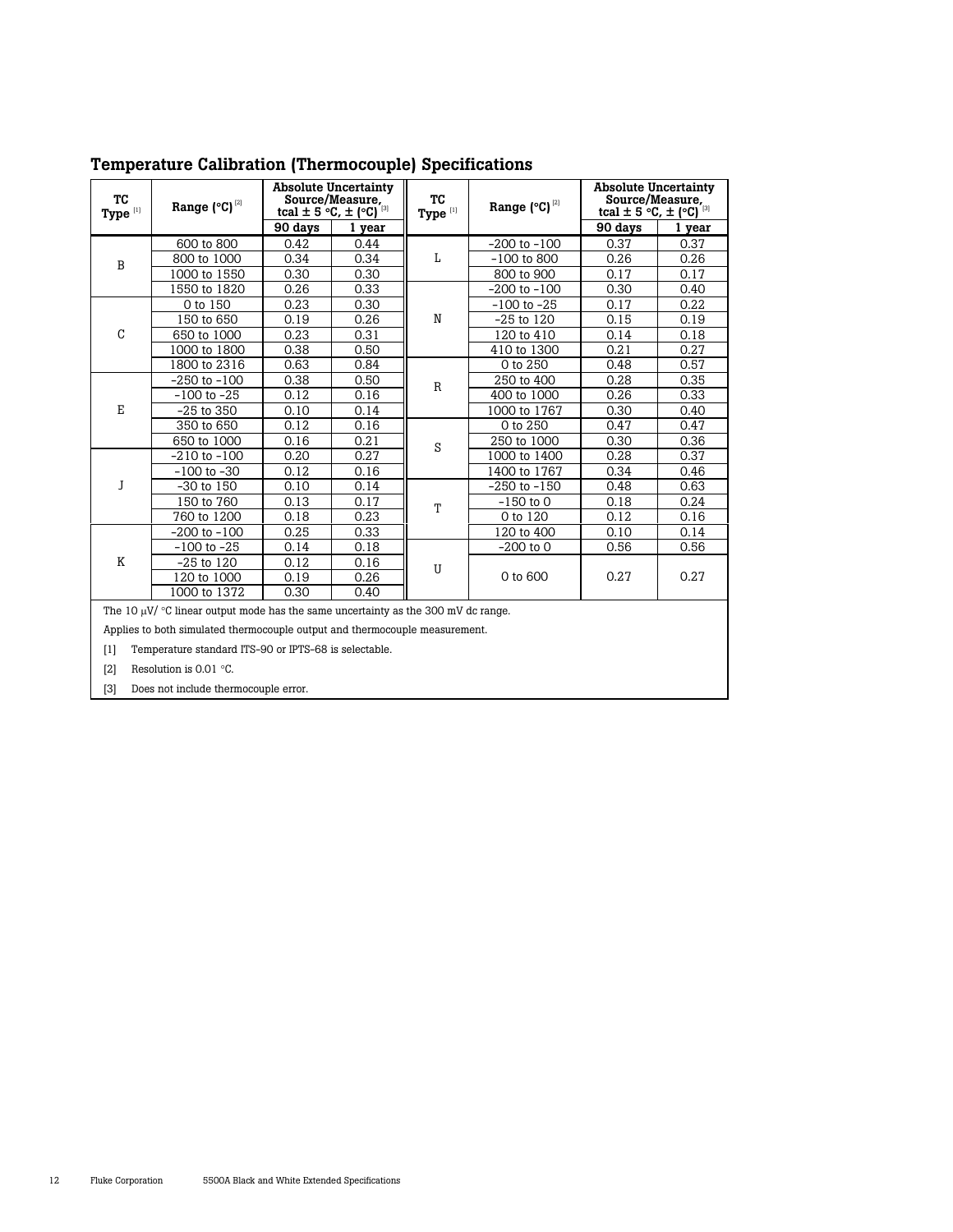#### **Absolute Uncertainty tcal** ±**5** °**C**  ± °**C** [2] **Absolute Uncertainty**   $\frac{4}{10} \times \frac{1}{10} \times \frac{1}{10} \times \frac{1}{10} \times \frac{1}{10} \times \frac{1}{10} \times \frac{1}{10} \times \frac{1}{10} \times \frac{1}{10} \times \frac{1}{10} \times \frac{1}{10} \times \frac{1}{10} \times \frac{1}{10} \times \frac{1}{10} \times \frac{1}{10} \times \frac{1}{10} \times \frac{1}{10} \times \frac{1}{10} \times \frac{1}{10} \times \frac{1}{10} \times \frac{1}{10} \times \frac{1}{10} \times$  $\text{RTD Type}$   $\begin{array}{c|c|c|c|c|c} \text{trivial} & \text{if} & \text{if} & \text{if} & \text{if} & \text{if} & \text{if} & \text{if} & \text{if} & \text{if} & \text{if} & \text{if} & \text{if} & \text{if} & \text{if} & \text{if} & \text{if} & \text{if} & \text{if} & \text{if} & \text{if} & \text{if} & \text{if} & \text{if} & \text{if} & \text{if} & \text{if} & \text{if} & \text{if} & \text{if} & \text{if} & \text{if} &$ **Range**  °**C** [1] **90 days** 1 year **RTD Type Range**  °**C** [1] **90 days 1 year**  -200 to -80  $\begin{array}{|c|c|c|c|c|c|} \hline \text{0.04} & \text{0.05} & \text{0.200 to -80} & \text{0.03} & \text{0.04} \ \hline \end{array}$ -80 to 0 | 0.05 | 0.05 **||** | -80 to 0 | 0.04 | 0.05 0 to 100 | 0.07 | 0.07 || | 0 to 100 | 0.05 | 0.05 100 to 300 | 0.08 | 0.09 | Pt 385, | 100 to 260 | 0.06 | 0.06  $300$  to  $400$  | 0.09 | 0.10 ||  $500 \Omega$  |  $260$  to  $300$  | 0.07 | 0.08  $\begin{array}{|c|c|c|c|c|c|c|c|}\hline 400 \text{ to } 630 & 0.10 & 0.12 & 300 \text{ to } 400 & 0.07 & 0.08 \\ \hline 630 \text{ to } 800 & 0.21 & 0.23 & 400 \text{ to } 600 & 0.08 & 0.09 \\ \hline \end{array}$ Pt 395,  $100 Ω$  $\begin{array}{|c|c|c|c|c|c|c|c|} \hline \text{630 to 800} & \text{0.21} & \text{0.23} \ \hline \text{-200 to -80} & \text{0.04} & \text{0.05} \ \hline \end{array}$  $-200$  to  $-80$  0.04 0.05 Pt 385, 500 Ω 600 to 630 0.09 0.11 -80 to 0 | 0.05 | 0.05 || -200 to -80 | 0.03 | 0.03 0 to 100  $\begin{array}{|c|c|c|c|c|c|c|c|} \hline \text{O} & \text{O} & \text{O} & \text{O} \end{array}$  0.07  $\begin{array}{|c|c|c|c|c|c|c|c|} \hline \text{O} & \text{O} & \text{O} & \text{O} & \text{O} \end{array}$  0.03  $\begin{array}{|c|c|c|c|c|c|c|c|} \hline \text{O} & \text{O} & \text{O} & \text{O} & \text{O} \end{array}$ 100 to 300 0.08 0.09 0.09 0.00 0.00 0.03 0.04<br>300 to 400 0.09 0.10 0.10 0.1385. 100 to 260 0.04 0.05 300 to 400 | 0.09 | 0.10 || Pt 385, | 100 to 260 | 0.04 | 0.05 Pt 3926, 100 Ω  $400$  to 630  $\parallel$  0.10  $\parallel$  0.12  $\parallel$   $1000 \Omega$  | 260 to 300  $\parallel$  0.05  $\parallel$  0.06  $-200$  to  $-190$  | 0.25 | 0.25 | 0.25 | 300 to  $400$  | 0.05 | 0.07 -190 to -80 0.04 0.04 0.04 400 to 600 0.06 0.07<br>-80 to 0 0.05 0.05 600 to 630 0.22 0.23 -80 to 0 0.05 0.05 Pt 385,  $1000 Ω$ 600 to 630 0.22 0.23 0 to 100  $\begin{array}{|c|c|c|c|c|c|c|c|} \hline \text{0.06} & \text{0.06} & \text{PtNi 385} & -80 \text{ to 0} & \text{0.06} & 0.06 \hline \end{array}$  $100$  to  $260$   $\begin{array}{|c|c|c|c|c|c|c|c|c|} \hline 0.06 & 0.07 & 120 \Omega & 0.00 & 0.00 & 0.07 & 0.08 \ \hline \end{array}$ 260 to 300 0.07 0.08 PtNi 385,  $120 Ω$ <br>(Ni120) 100 to 260 0.13 0.14 300 to 400 0.08 0.09<br>400 to 600 0.08 0.10 400 to 600 0.08  $\begin{array}{c|c}\text{Cu }427,\\ \text{10 }\Omega^{\text{[3]}}\end{array}$  -100 to 260 0.3 0.3 0.3 Pt 3916, 100 Ω 600 to 630 0.21 0.23  $-200$  to  $-80$   $\phantom{0}$  0.03  $\phantom{0}$  0.04  $-80$  to  $0$  0.03 0.04 0 to 100 0.04 0.04 100 to 260 0.04 0.05 260 to 300 0.11 0.12 300 to 400 | 0.12 | 0.13 400 to 600 0.12 0.14 Pt 385, 200 Ω 600 to 630 0.14 0.16 [1] Resolution is 0.003 °C. [2] Applies for COMP OFF (to the 5500A Calibrator front panel NORMAL terminals) and 2-wire and 4-wire compensation.

#### **Temperature Calibration (RTD) Specifications**

[3] Based on MINCO Application Aid No. 18.

**FLUKE**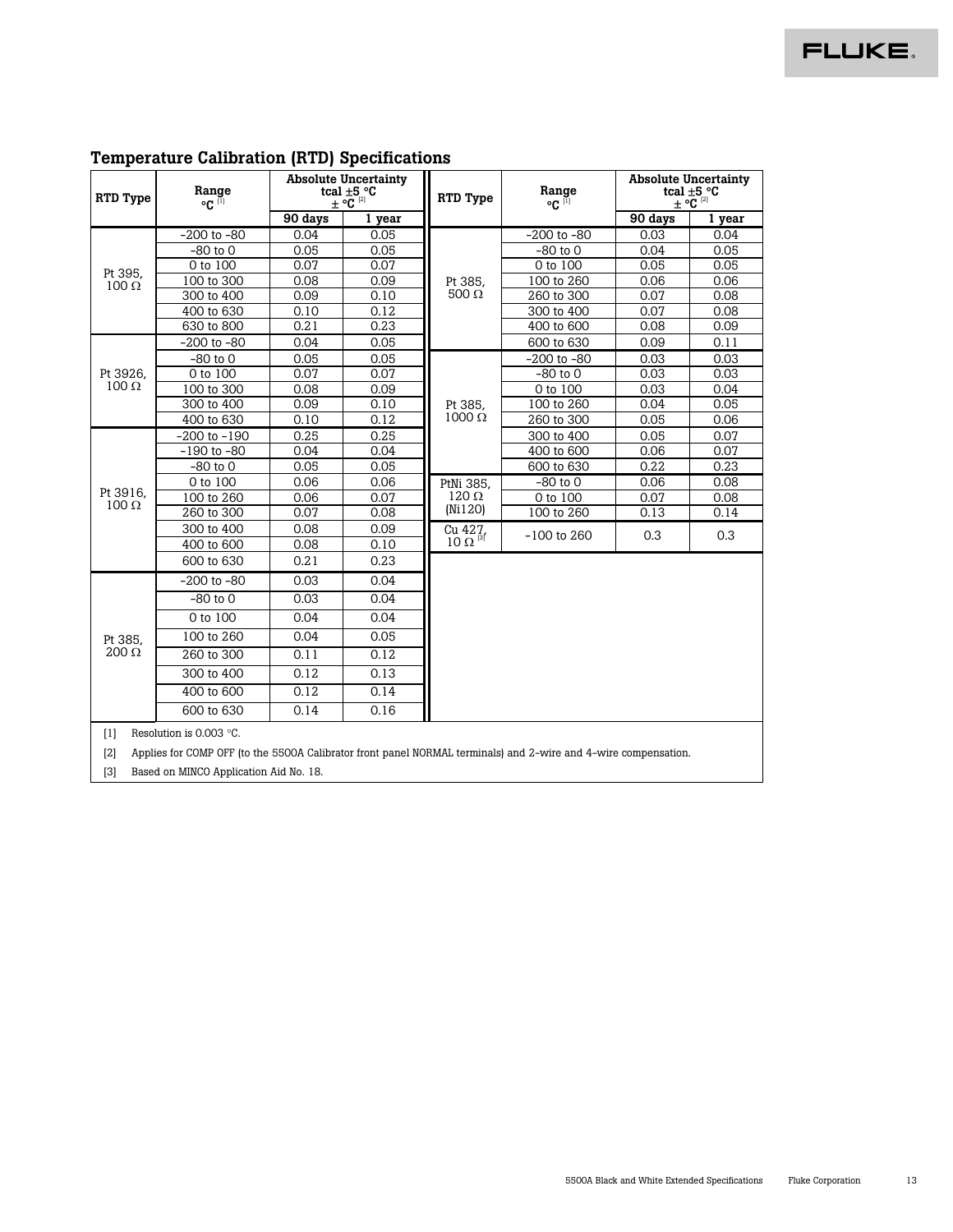### **DC Power Specification Summary**

|                                                                                                                                                                                      |                      | Absolute Uncertainty, tcal $\pm$ 5 °C, $\pm$ (% of Watts output) <sup>[1]</sup> |                 |                                |                 |  |
|--------------------------------------------------------------------------------------------------------------------------------------------------------------------------------------|----------------------|---------------------------------------------------------------------------------|-----------------|--------------------------------|-----------------|--|
|                                                                                                                                                                                      | <b>Voltage Range</b> |                                                                                 |                 | 5500A Calibrator Current Range |                 |  |
|                                                                                                                                                                                      |                      | 3.3 to 8.999 mA                                                                 | 9 to 32.999 mA  | 33 to 89.99 mA                 | 90 to 329.99 mA |  |
| 90 days                                                                                                                                                                              | 33 mV to 1020 V      | 0.03                                                                            | 0.02            | 0.03                           | 0.02            |  |
| 1 year                                                                                                                                                                               | 33 mV to 1020 V      | 0.04                                                                            | 0.03            | 0.04                           | 0.03            |  |
|                                                                                                                                                                                      |                      |                                                                                 |                 |                                |                 |  |
|                                                                                                                                                                                      | <b>Voltage Range</b> | 0.33 to 0.8999 A                                                                | 0.9 to 2.1999 A | 2.2 to 4.4999 A                | 4.5 to 11 A     |  |
| 90 days                                                                                                                                                                              | 33 mV to 1020 V      | 0.07                                                                            | 0.05            | 0.08                           | 0.06            |  |
| 1 year                                                                                                                                                                               | 33 mV to 1020 V      | 0.08                                                                            | 0.06            | 0.12                           | 0.09            |  |
|                                                                                                                                                                                      |                      |                                                                                 |                 |                                |                 |  |
|                                                                                                                                                                                      |                      |                                                                                 |                 | 5725A Amplifier Current Range  |                 |  |
|                                                                                                                                                                                      | <b>Voltage Range</b> | 1.5 to 4.4999 A                                                                 |                 | 4.5 to 11 A                    |                 |  |
| 90 days                                                                                                                                                                              | 33 mV to 1020 V      | 0.09                                                                            |                 | 0.07                           |                 |  |
| 1 year                                                                                                                                                                               | 33 mV to 1020 V      | 0.10<br>0.08                                                                    |                 |                                |                 |  |
| To determine dc power uncertainty with more precision, see the individual "DC Voltage Specifications" and "DC Current<br>[1]<br>Specifications" and "Calculating Power Uncertainty." |                      |                                                                                 |                 |                                |                 |  |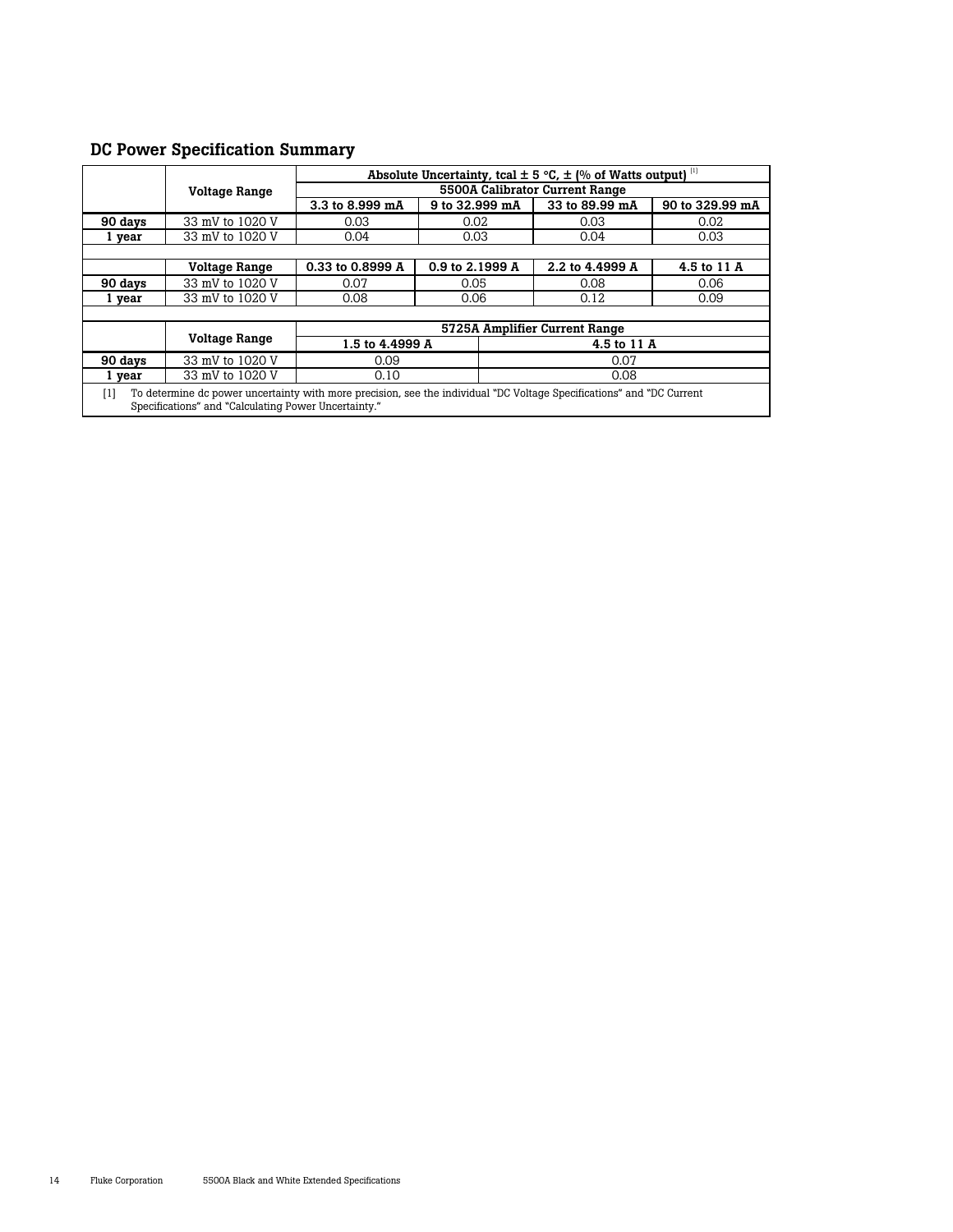|                  |                                                                                    | Absolute Uncertainty, tcal $\pm$ 5 °C, $\pm$ (% of Watts output) [1] |                      |                 |                 |  |  |  |  |
|------------------|------------------------------------------------------------------------------------|----------------------------------------------------------------------|----------------------|-----------------|-----------------|--|--|--|--|
|                  | <b>Voltage Range</b>                                                               |                                                                      | <b>Current Range</b> |                 |                 |  |  |  |  |
|                  |                                                                                    | 3.3 to 8.999 mA                                                      | 9 to 32.999 mA       | 33 to 89.99 mA  | 90 to 329.99 mA |  |  |  |  |
|                  | 5500A Calibrator                                                                   |                                                                      |                      |                 |                 |  |  |  |  |
| 90 days          | 33 to 329.999 mV                                                                   | 0.30                                                                 | 0.20                 | 0.25            | 0.20            |  |  |  |  |
|                  | 330 mV to 1020 V                                                                   | 0.20                                                                 | 0.12                 | 0.20            | 0.12            |  |  |  |  |
| 1 year           | 33 to 329.999 mV                                                                   | 0.40                                                                 | 0.25                 | 0.35            | 0.25            |  |  |  |  |
|                  | 330 mV to 1020 V                                                                   | 0.25                                                                 | 0.15                 | 0.25            | 0.15            |  |  |  |  |
|                  |                                                                                    | 5725A Amplifier                                                      |                      |                 |                 |  |  |  |  |
| 90 days          | 100 to 1020 V                                                                      | 0.20                                                                 | 0.12                 | 0.20            | 0.12            |  |  |  |  |
| 1 year           | 100 to 1020 V                                                                      | 0.25                                                                 | 0.15                 | 0.25            | 0.15            |  |  |  |  |
|                  |                                                                                    | 0.33 to 0.8999 A                                                     | 0.9 to 2.1999 A      | 2.2 to 4.4999 A | 4.5 to 11 A     |  |  |  |  |
|                  |                                                                                    | 5500A Calibrator                                                     |                      |                 |                 |  |  |  |  |
| 90 days          | 33 to 329.999 mV                                                                   | 0.25                                                                 | 0.20                 | 0.25            | 0.20            |  |  |  |  |
|                  | 330 mV to 1020 V                                                                   | 0.20                                                                 | 0.12                 | 0.18            | 0.12            |  |  |  |  |
| 1 year           | 33 to 329.999 mV                                                                   | 0.35                                                                 | 0.25                 | 0.35            | 0.25            |  |  |  |  |
|                  | 330 mV to 1020 V                                                                   | 0.25                                                                 | 0.15                 | 0.20            | 0.15            |  |  |  |  |
|                  |                                                                                    | 5725A Amplifier                                                      |                      |                 |                 |  |  |  |  |
| 90 days          | 100 to 1020 V                                                                      | 0.20                                                                 | 0.12                 | 0.18            | 0.12            |  |  |  |  |
| 1 year           | 100 to 1020 V                                                                      | 0.25                                                                 | 0.15                 | 0.20            | 0.15            |  |  |  |  |
|                  |                                                                                    | 1.5 to 4.4999 A                                                      |                      |                 | 4.5 to 11 A     |  |  |  |  |
| 5500A Calibrator |                                                                                    |                                                                      |                      |                 |                 |  |  |  |  |
| 90 days          | 33 to 329.999 mV                                                                   | 0.25                                                                 |                      | 0.20            |                 |  |  |  |  |
|                  | 330 mV to 1020 V                                                                   | 0.15                                                                 |                      | 0.12            |                 |  |  |  |  |
| 1 year           | 33 mV to 1020 V                                                                    | 0.35                                                                 |                      | 0.25            |                 |  |  |  |  |
|                  | 330 mV to 1020 V                                                                   | 0.20                                                                 |                      | 0.15            |                 |  |  |  |  |
| $[1]$            | To determine uncertainty with more precision, see "Calculating Power Uncertainty." |                                                                      |                      |                 |                 |  |  |  |  |

### **AC Power (45 Hz to 65 Hz) Specification Summary, PF=1**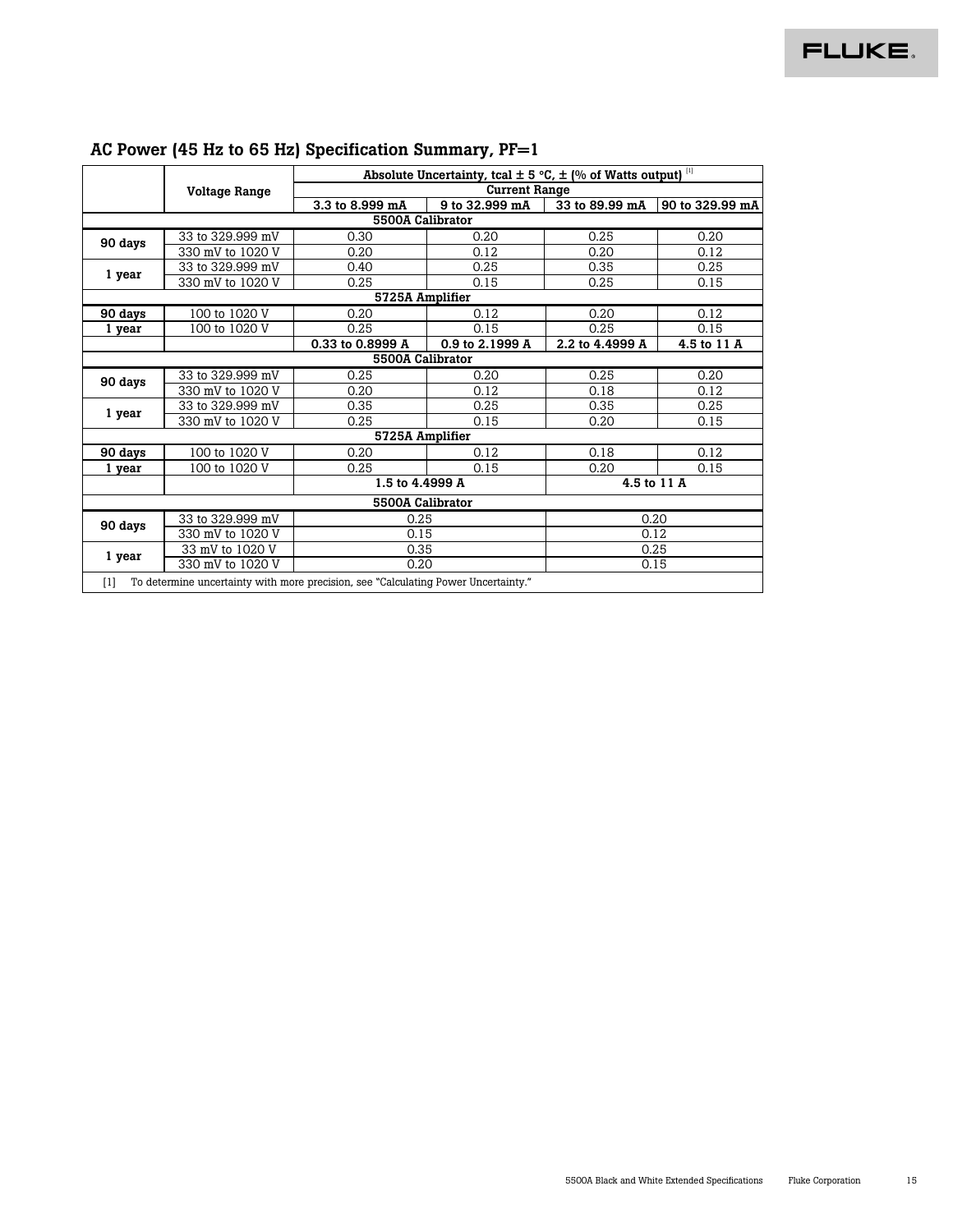#### **Power and Dual Output Limit Specifications**

| Frequency                                                               | <b>Voltages</b><br>(NORMAL) | Currents            | <b>Voltages</b><br>(AUX) | <b>Power Factor</b><br>(PF) |  |  |  |
|-------------------------------------------------------------------------|-----------------------------|---------------------|--------------------------|-----------------------------|--|--|--|
| DC                                                                      | 0 to $\pm$ 1020 V           | 0 to $\pm$ 11 A     | 0 to $\pm$ 3.3 V         |                             |  |  |  |
| 10 to 45 Hz                                                             | 33 mV to 32,9999 V          | 3.3 mA to 2.19999 A | 10 mV to 3.3 V           | $0$ to $1$                  |  |  |  |
| 45 to 65 Hz                                                             | 33 mV to 1020 V             | 3.3 mA to 11 A      | 10 mV to 3.3 V           | $0$ to $1$                  |  |  |  |
| 65 to 500 Hz                                                            | 330 mV to 1020 V            | 33 mA to 2.19999 A  | 100 mV to 3.3 V          | $0$ to $1$                  |  |  |  |
| 65 to 500 Hz                                                            | 3.3 V to 1020 V             | 33 mA to 11 A       | 100 mV to 3.3 V          | $0$ to $1$                  |  |  |  |
| 500 Hz to 1 kHz                                                         | 330 mV to 1020 V            | 33 mA to 11 A       | 100 mV to 3.3 V          |                             |  |  |  |
| 1 to 5 kHz                                                              | 3.3 V to 1020 V $^{[1]}$    | 33 mA to 2.19999 A  | 100 mV to 3.3 V $^{[1]}$ |                             |  |  |  |
| 5 to 10 kHz                                                             | 3.3 V to 1020 V $^{[2]}$    | 33 mA to 329.99 mA  | 1 V to 3.3 V $^{[2]}$    |                             |  |  |  |
| In dual volts, voltage is limited to 3.3 to 500 V in the NORMAL output. |                             |                     |                          |                             |  |  |  |

[2] In dual volts, voltage is limited to 3.3 to 250 V in the NORMAL output.

• The range of voltages and currents shown in "DC Voltage Specifications," DC Current Specifications," "AC Voltage (Sine Waves) Specifications," and "AC Current (Sine Wave) Specifications" are available in the power and dual output modes (except minimum current for ac power is 0.33 mA). However, only those limits shown in this table are specified. See "Calculating Power Uncertainty" to determine the uncertainty at these points.

• The phase adjustment range for dual ac outputs is 0 to ± 179.99 degrees. The phase resolution for dual ac outputs is 0.02 degree.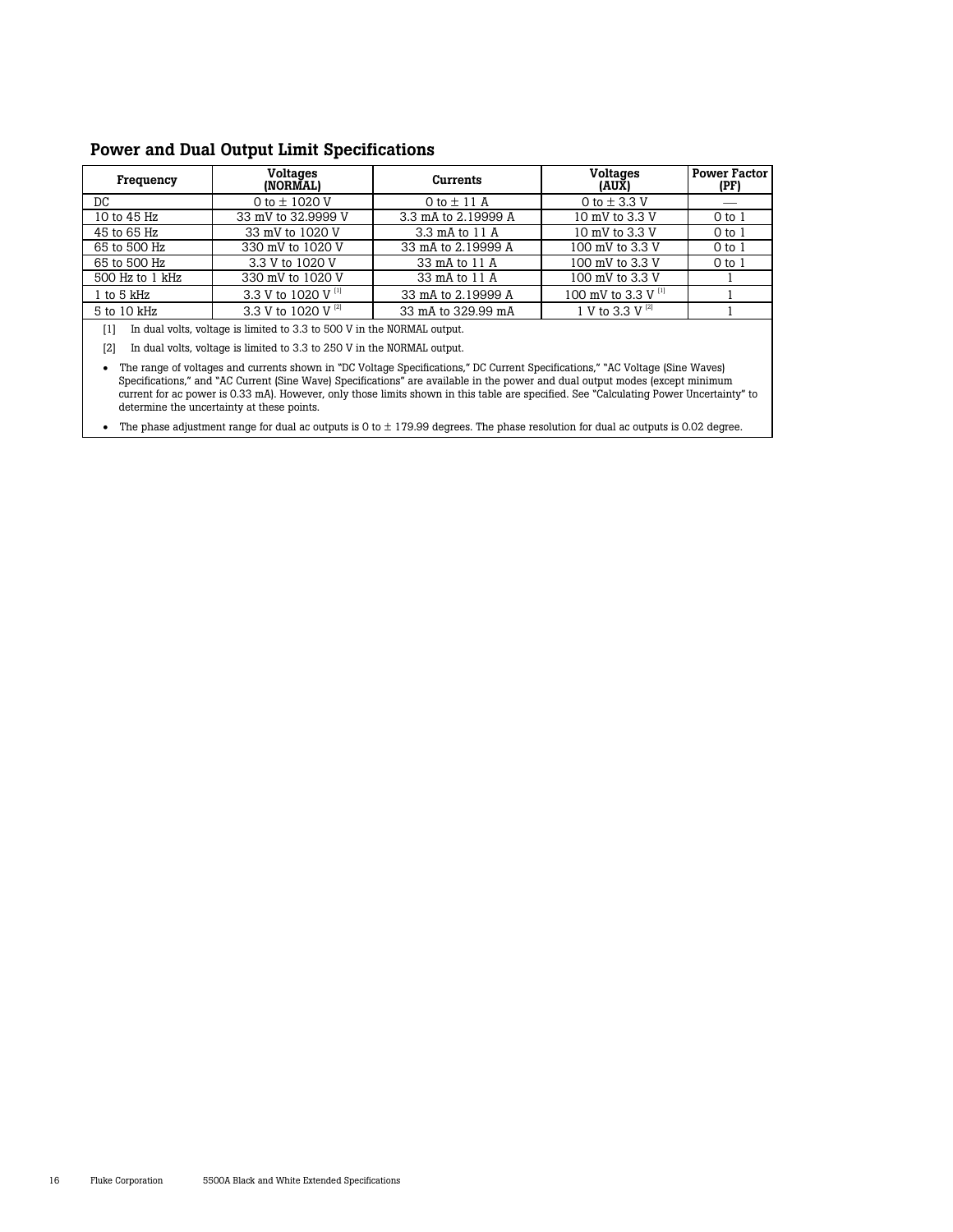### **Phase Specifications**

| 1-Year Absolute Uncertainty, tcal $\pm$ 5 °C, ( $\Delta\Phi$ Degrees)                                  |                                                                                                                                  |              |                 |            |             |  |  |
|--------------------------------------------------------------------------------------------------------|----------------------------------------------------------------------------------------------------------------------------------|--------------|-----------------|------------|-------------|--|--|
| 10 to 65 Hz                                                                                            |                                                                                                                                  | 65 to 500 Hz | 500 Hz to 1 kHz | 1 to 5 kHz | 5 to 10 kHz |  |  |
| $0.9^{\circ}$ <sup>[2]</sup><br>$0.15^{\circ}$ [1]<br>$2.0^{\circ}$ [3]<br>$6^{\circ}$<br>$10^{\circ}$ |                                                                                                                                  |              |                 |            |             |  |  |
| [1]                                                                                                    | For 33 to 1000 V output, burden current <6 mA. For 6 to 20 mA burden current (33 to 330 V), the phase uncertainty is 0.4 degree. |              |                 |            |             |  |  |
| [2]                                                                                                    | For 33 to 1000 V output, burden current <2 mA. For 2 to 5 mA burden current (33 to 330 V), the phase uncertainty is 1.5 degrees. |              |                 |            |             |  |  |
| [3]                                                                                                    | For 33 to 1000 V output, burden current <2 mA. For 2 to 5 mA burden current (33 to 330 V), the phase uncertainty is 5 degrees.   |              |                 |            |             |  |  |

| Phase $(\Phi)$                                                                                                     | Phase $(\Phi)$         |       | Power Uncertainty Adder due to Phase Error % |              |                    |            |             |
|--------------------------------------------------------------------------------------------------------------------|------------------------|-------|----------------------------------------------|--------------|--------------------|------------|-------------|
| <b>Watts</b><br>Degrees                                                                                            | <b>VARs</b><br>Degrees | PF    | 10 to 65 Hz                                  | 65 to 500 Hz | 500 Hz to 1<br>kHz | 1 to 5 kHz | 5 to 10 kHz |
| 0                                                                                                                  | 90                     | 1.000 | 0.00                                         | 0.01         |                    |            |             |
| 5                                                                                                                  | 85                     | 0.996 | 0.02                                         | 0.15         |                    |            |             |
| 10                                                                                                                 | 80                     | 0.985 | 0.05                                         | 0.29         |                    |            |             |
| 15                                                                                                                 | 75                     | 0.966 | 0.07                                         | 0.43         |                    |            |             |
| 20                                                                                                                 | 70                     | 0.940 | 0.10                                         | 0.58         |                    |            |             |
| 25                                                                                                                 | 65                     | 0.906 | 0.12                                         | 0.74         |                    |            |             |
| 30                                                                                                                 | 60                     | 0.866 | 0.15                                         | 0.92         |                    |            |             |
| 35                                                                                                                 | 55                     | 0.819 | 0.18                                         | 1.11         |                    |            |             |
| 40                                                                                                                 | 50                     | 0.766 | 0.22                                         | 1.33         |                    |            |             |
| 45                                                                                                                 | 45                     | 0.707 | 0.26                                         | 1.58         | 0.06               | 0.55       | 1.52        |
| 50                                                                                                                 | 40                     | 0.643 | 0.31                                         | 1.88         |                    |            |             |
| 55                                                                                                                 | 35                     | 0.574 | 0.37                                         | 2.26         |                    |            |             |
| 60                                                                                                                 | 30                     | 0.500 | 0.45                                         | 2.73         |                    |            |             |
| 65                                                                                                                 | 25                     | 0.423 | 0.56                                         | 3.38         |                    |            |             |
| 70                                                                                                                 | 20                     | 0.342 | 0.72                                         | 4.33         |                    |            |             |
| 75                                                                                                                 | 15                     | 0.259 | 0.98                                         | 5.87         |                    |            |             |
| 80                                                                                                                 | 10                     | 0.174 | 1.49                                         | 8.92         |                    |            |             |
| 85                                                                                                                 | 5                      | 0.087 | 2.99                                         | 17.97        |                    |            |             |
| 90                                                                                                                 | $\mathbf 0$            | 0.000 |                                              |              |                    |            |             |
| To calculate exact ac Watts power adders due to phase uncertainty for values not shown, use the following formula: |                        |       |                                              |              |                    |            |             |
| $Adder(\%) = 100(1 - \frac{Cos(\Phi + \Delta \Phi)}{Cos(\Phi)})$ .                                                 |                        |       |                                              |              |                    |            |             |

For example: for a PF of .9205 (Φ = 23) and a phase uncertainty of  $\Delta \Phi = 0.15$ , the ac Watts power adder is:

$$
Adder(\%) = 100(1 - \frac{Cos(23+15)}{Cos(23)}) = 0.11\%.
$$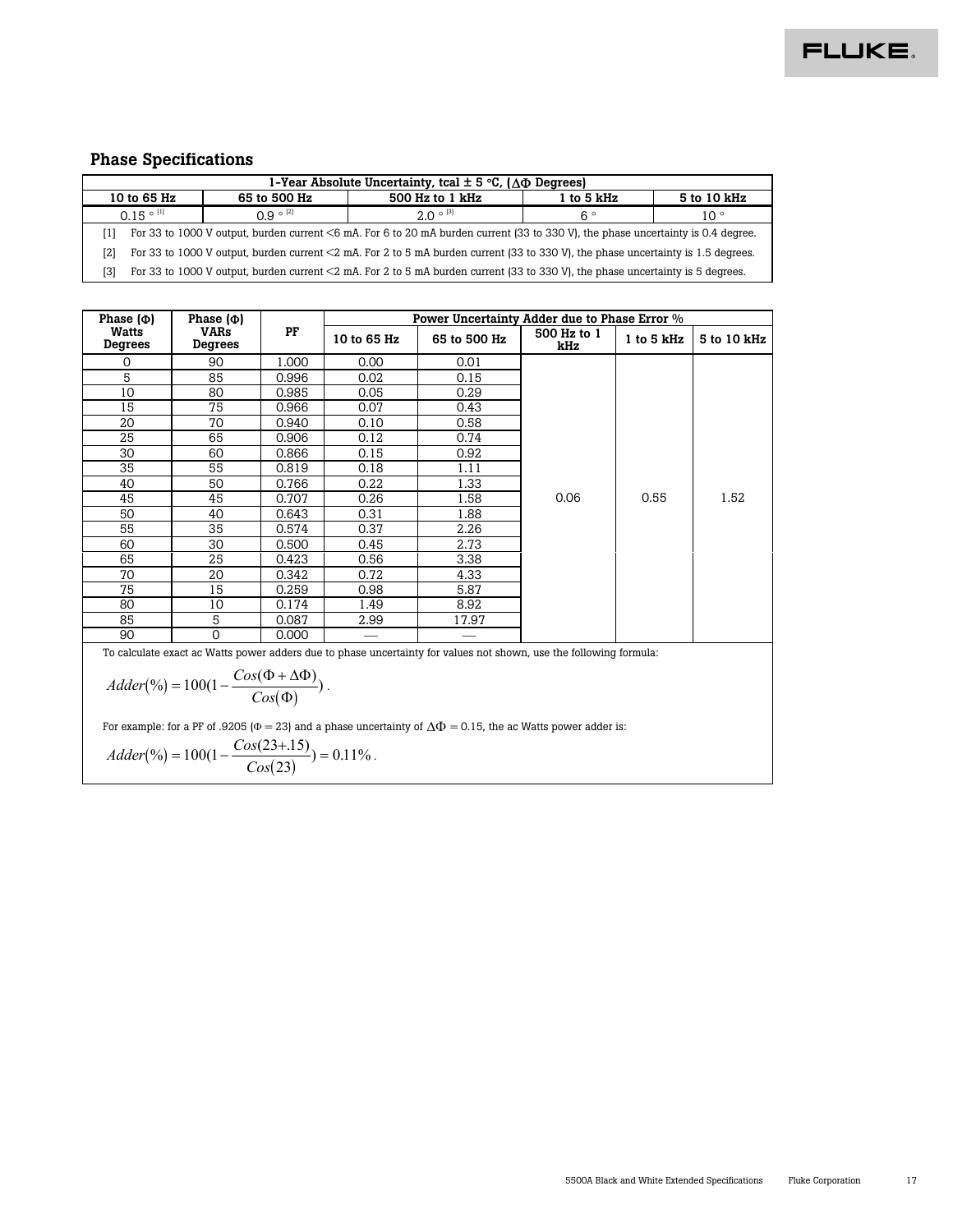#### **Calculating Power Uncertainty**

Overall uncertainty for power output in Watts (or VARs) is based on the root sum square (rss) of the individual uncertainties in percent for the selected voltage, current, and power factor parameters:

Watts uncertainty  $U_{\text{power}} = \sqrt{U_{\text{voltace}}^2 + U_{\text{current}}^2 + U_{\text{PFadder}}^2}$ 

VARs uncertainty  $U_{\text{VARS}} = \sqrt{U_{\text{voltage}}^2 + U_{\text{current}}^2 + U_{\text{VARS}^2}^2}$ 

Because there are an infinite number of combinations, you should calculate the actual ac power uncertainty for your selected parameters. The method of calculation is best shown in the following examples (using 90-day specifications):

**Example 1** Output: 100 V, 1 A, 60 Hz, Power Factor = 1.0 (Φ=0)

**Voltage Uncertainty** Uncertainty for 100 V at 60 Hz is 0.04 % + 6.6 mV, totaling: 100 V x .0004 = 40 mV added to  $6.6$  mV = 46.6 mV. Expressed in percent: 46.6 mV/100 V x 100 = 0.047 % (see "AC Voltage (Sine Wave) Specifications").

**Current Uncertainty** Uncertainty for 1 A is 0.08 % + 300 µA, totaling: 1 A x  $.0008 = 800 \mu A$  added to 300  $\mu A = 1.1 \text{ mA}$ . Expressed in percent: 1.1 mA/1 A x 100 = 0.11 % (see "AC Current (Sine Waves) Specifications").

**PF Adder** Watts Adder for PF = 1 (Φ=0) at 60 Hz is 0 % (see "Phase Specifications").

Total Watts Output Uncertainty =  $U_{power} = \sqrt{0.047^2 + 0.11^2 + 0^2} = 0.12\%$ 

**Example 2** Output: 100 V, 1 A, 400 Hz, Power Factor = 0.5 (Φ=60)

**Voltage Uncertainty** Uncertainty for 100 V at 400 Hz is 0.04 % + 6.6 mV, totaling: 100 V x .0004 = 40 mV added to  $6.6$  mV = 46.6 mV. Expressed in percent: 46.6 mV/100 V x 100 = 0.047 % (see "AC Voltage (Sine Wave) Specifications").

**Current Uncertainty** Uncertainty for 1 A is 0.08 % + 300 µA, totaling: 1 A x .0008 = 800  $\mu$ A added to 300  $\mu$ A = 1.1 mA. Expressed in percent: 1.1 mA/1 A x 100 = 0.11 % (see "AC Current (Sine Wave) Specifications").

**PF Adder** Watts Adder for PF = 0.5 (Φ=60) at 400 Hz is 2.73 % (see "Phase Specifications").

Total Watts Output Uncertainty =  $Up_{ower} = \sqrt{0.047^2 + 0.11^2 + 2.73^2} = 2.73\%$ 

**VARs** When the Power Factor approaches 0.0, the Watts output uncertainty becomes unrealistic because the dominant characteristic is the VARs (volts-amps-reactive) output. In these cases, calculate the Total VARs Output Uncertainty, as shown in example 3:

**Example 3** Output: 100 V, 1 A, 60 Hz, Power Factor = 0.0872 (Φ=85)

**Voltage Uncertainty** Uncertainty for 100 V at 60 Hz is 0.04 % + 6.6 mV, totaling: 100 V x .0004 = 40 mV added to  $6.6$  mV = 46.6 mV. Expressed in percent: 46.6 mV/100 V x 100 = 0.047 % (see "AC Voltage (Sine Wave) Specifications").

**Current Uncertainty** Uncertainty for 1 A is 0.08 % + 300 µA, totaling: 1 A x .0008 = 800  $\mu$ A added to 300  $\mu$ A = 1.1 mA. Expressed in percent: 1.1 mA/1 A x 100 = 0.11 % (see "AC Current (Sine Wave) Specifications").

**VARs Adder** VARs Adder for Φ=85 at 60 Hz is 0.02 % (see "Phase Specifications").

Total VARS Output Uncertainty =  $U_{VARS} = \sqrt{0.047^2 + 0.11^2 + 0.02^2} = 0.12\%$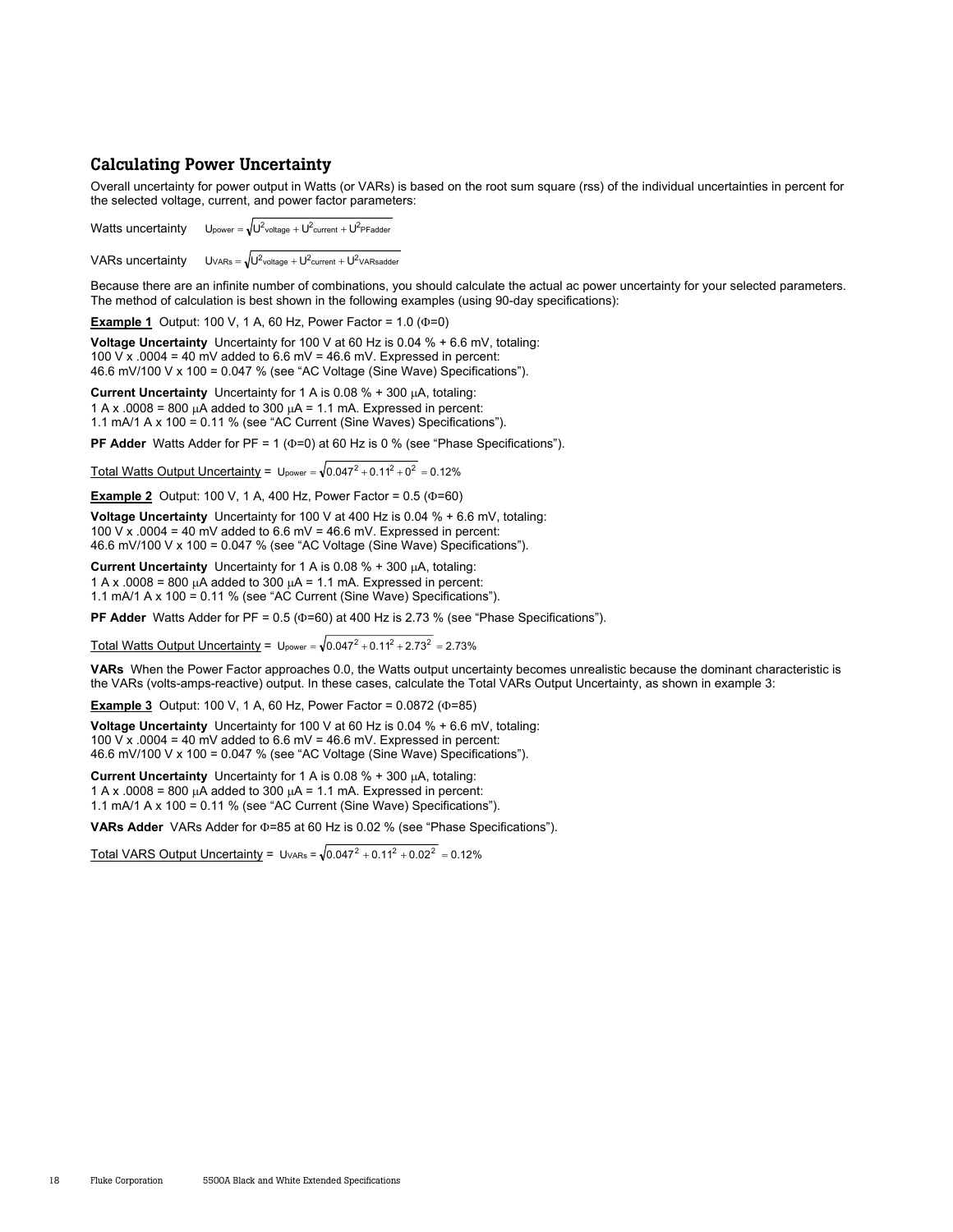## **Additional Specifications**

The following paragraphs provide additional specifications for the 5500A Calibrator ac voltage and ac current functions. These specifications are valid after allowing a warm-up period of 30 minutes, or twice the time the 5500A has been turned off. All extended range specifications are based on performing the internal zero-cal function at weekly intervals, or when the ambient temperature changes by more than 5 °C. (See Chapter 4, Front Panel Operations in the 5500A Operator Manual.)

#### **Frequency Specifications**

| Frequency<br>Range                          | Resolution        | 1-Year Absolute Uncertainty,<br>tcal $\pm$ 5 °C | <b>Jitter</b>    |  |  |
|---------------------------------------------|-------------------|-------------------------------------------------|------------------|--|--|
| $0.01 - 119.99$ Hz                          | $0.01$ Hz         | 25 ppm, $\pm$ 1 mHz                             | $2 \mu s$        |  |  |
| 120.0 - 1199.9 Hz                           | $0.1$ Hz          | 25 ppm, $\pm$ 1 mHz                             | 2 <sub>µ</sub> s |  |  |
| 1.200 - 11.999 kHz                          | 1.0 <sub>Hz</sub> | 25 ppm, $\pm$ 1 mHz $^{[1]}$                    | 2 <sub>µ</sub> s |  |  |
| 12.00 - 119.99 kHz                          | 10 Hz             | 25 ppm, $\pm$ 15 mHz                            | 140 ns           |  |  |
| 120.0 - 1199.9 kHz                          | 100 Hz            | 25 ppm, $\pm$ 15 mHz                            | 140 ns           |  |  |
| $1.200 - 2.000$ MHz                         | 1 kHz             | 25 ppm, $\pm$ 15 mHz                            | 140 ns           |  |  |
| $\pm$ (25 ppm + 15 mHz) above 10 kHz<br>[1] |                   |                                                 |                  |  |  |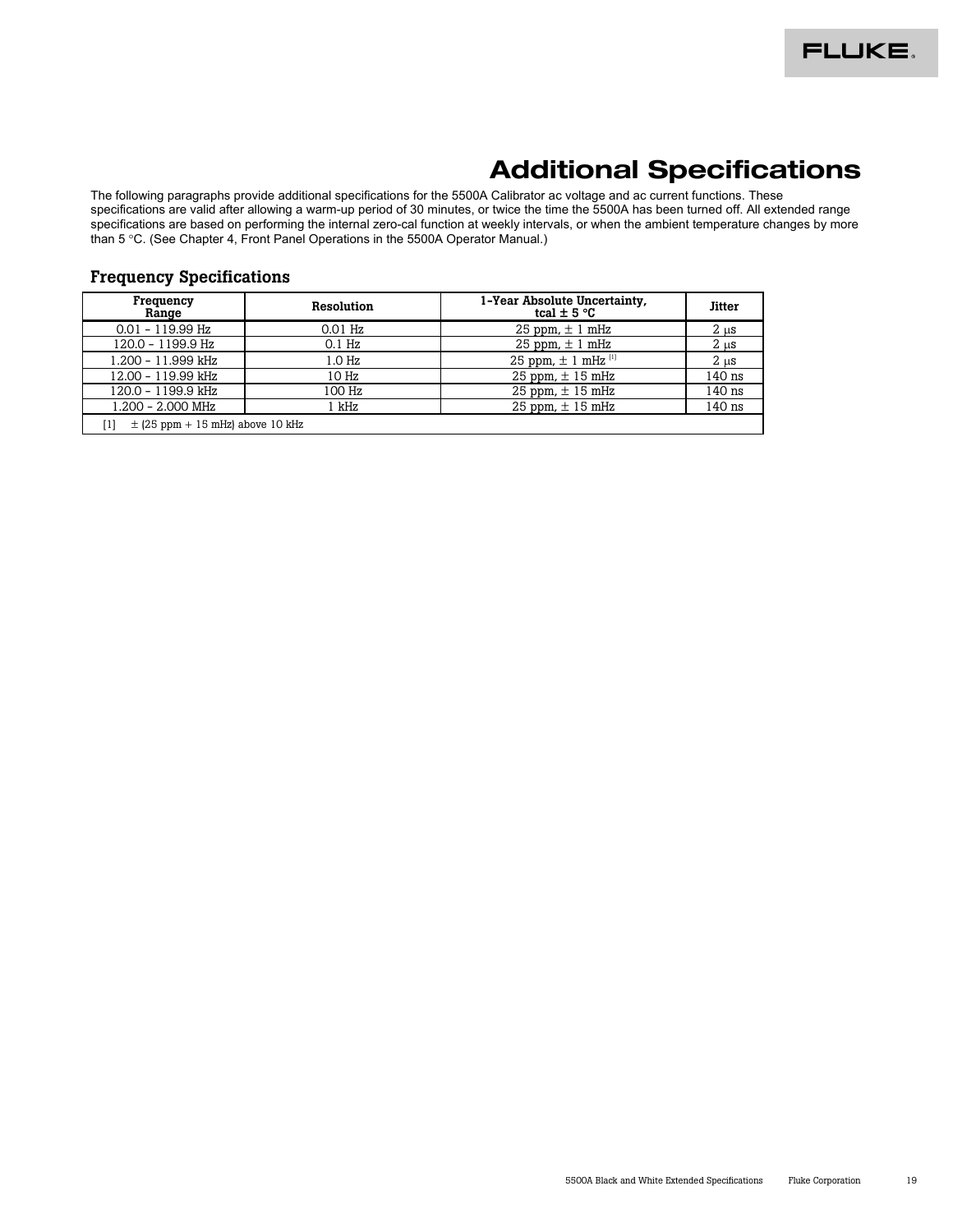### **Harmonics (2nd to 50th) Specifications**

| <b>Fundamental</b><br>Frequency $[1]$                                                                                                                                                                                                                                                                                                                                                                                         | <b>Voltages</b><br><b>NORMAL Terminals</b> | Currents            | <b>Voltages</b><br><b>AUX Terminals</b> | Amplitude<br>Uncertainty                             |  |
|-------------------------------------------------------------------------------------------------------------------------------------------------------------------------------------------------------------------------------------------------------------------------------------------------------------------------------------------------------------------------------------------------------------------------------|--------------------------------------------|---------------------|-----------------------------------------|------------------------------------------------------|--|
| 10 to 45 Hz                                                                                                                                                                                                                                                                                                                                                                                                                   | 33 mV to 32,9999 V                         | 3.3 mA to 2.19999 A | 10 mV to 3.3 V                          |                                                      |  |
| 45 to 65 Hz                                                                                                                                                                                                                                                                                                                                                                                                                   | 33 mV to 1020 V                            | 3.3 mA to 11 A      | 10 mV to 3.3 V                          | Same % of output as the<br>equivalent single output, |  |
| 65 to 500 Hz                                                                                                                                                                                                                                                                                                                                                                                                                  | 33 mV to 1020 V                            | 33 mA to 11 A       | 100 mV to 3.3 V                         | but twice the floor                                  |  |
| 500 to 1 kHz                                                                                                                                                                                                                                                                                                                                                                                                                  | 330 mV to 1020 V                           | 33 mA to 11 A       | 100 mV to 3.3 V                         | adder.                                               |  |
| 1 to 5 kHz                                                                                                                                                                                                                                                                                                                                                                                                                    | 3.3 to 1020 V                              | 33 mA to 2.19999 A  | 100 mV to 3.3 V                         |                                                      |  |
| whichever is greater. For example, the phase uncertainty of a 400 Hz fundamental output and 10 kHz harmonic output is 10 degrees<br>(from "Phase Specifications"). Another example, the phase uncertainty of a 60 Hz fundamental output and a 400 Hz harmonic output is<br>1 degree.<br>The maximum frequency of the harmonic output is 10 kHz. For example, if the fundamental output is 5 kHz, the maximum selection<br>[1] |                                            |                     |                                         |                                                      |  |
| is the 2nd harmonic (10 kHz). All harmonic frequencies (2nd to 50th) are available for fundamental outputs between 10 and 200 Hz.                                                                                                                                                                                                                                                                                             |                                            |                     |                                         |                                                      |  |
| Example of determining Amplitude Uncertainty in a Dual Output Harmonic Mode<br>What are the amplitude uncertainties for the following dual outputs?                                                                                                                                                                                                                                                                           |                                            |                     |                                         |                                                      |  |

| NORMAL (Fundamental) Output: |                                                                                              |
|------------------------------|----------------------------------------------------------------------------------------------|
|                              | . From "AC Voltage (Sine Wave) Specifications" the single output specification for 100 V.    |
|                              | 100 Hz, is 0.015 $% + 2$ mV. For the dual output in this example, the specification is 0.015 |
|                              | $\% + 4$ mV as the 0.015 % is the same, and the floor is twice the value (2 x 2 mV).         |
| AUX (50th Harmonic) Output:  |                                                                                              |
|                              | From "AC Voltage (Sine Wave) Specifications" the auxiliary output specification for 100      |
|                              | mV, 5 kHz, is $0.15\% + 450$ mV. For the dual output in this example, the specification is   |
|                              | 0.15 % + 900 mV as the 0.15 % is the same, and the floor is twice the value (2 x 450)        |
|                              | mV).                                                                                         |
|                              |                                                                                              |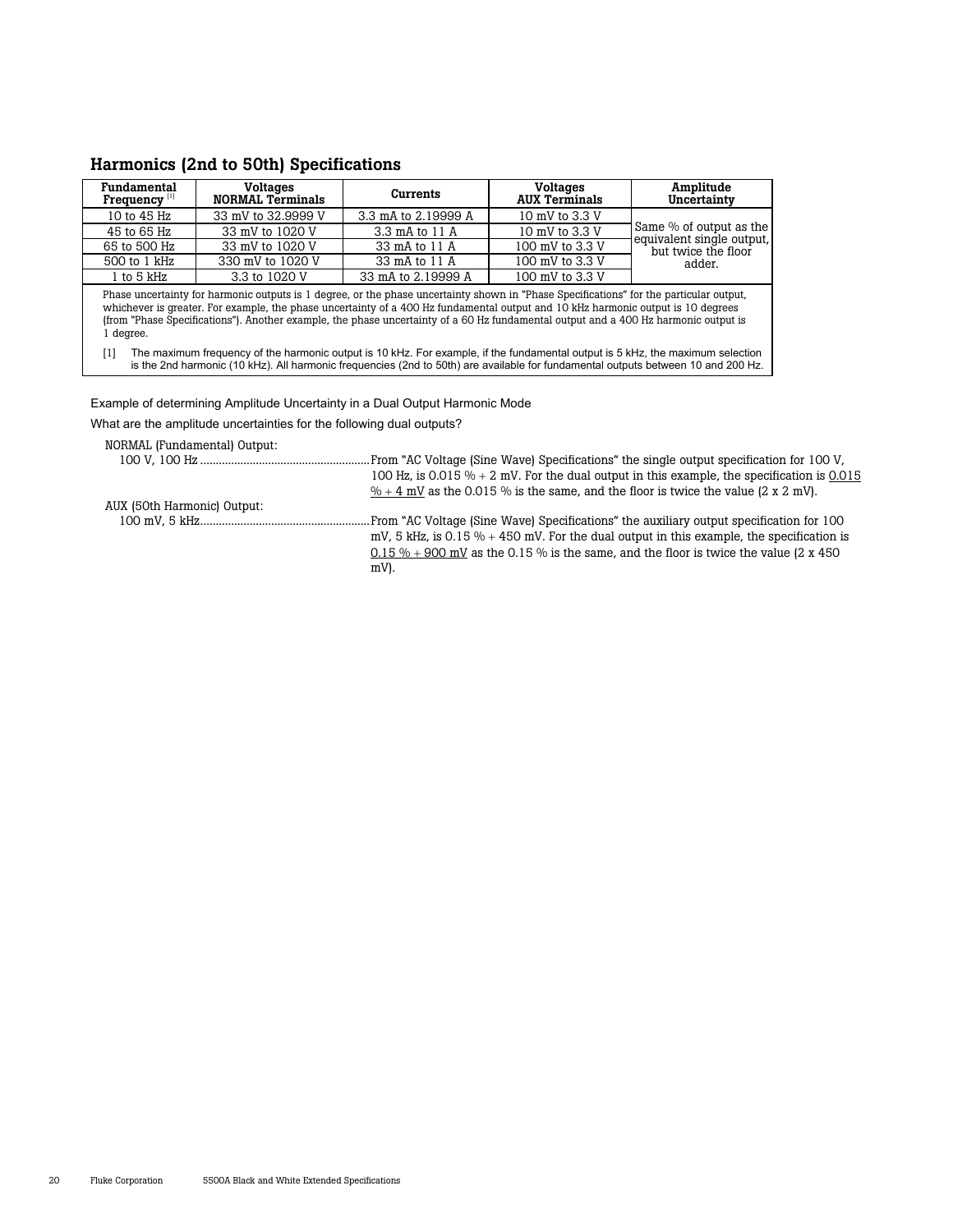| Range                                      | Frequency         | 1-Year Absolute Uncertainty,<br>tcal $\pm$ 5 °C.<br>$\pm$ (% of output + % of range) |                                              |                         |  | <b>Maximum Voltage Resolution</b> |
|--------------------------------------------|-------------------|--------------------------------------------------------------------------------------|----------------------------------------------|-------------------------|--|-----------------------------------|
|                                            |                   | % Output                                                                             | $%$ Range                                    |                         |  |                                   |
| Normal Channel (Single Output Mode)        |                   |                                                                                      |                                              |                         |  |                                   |
| 1.0 to 33 mV                               |                   |                                                                                      |                                              | Two digits, e.g., 25 mV |  |                                   |
| 34 to 330 mV                               | $0.01$ to $10$ Hz | $5.0\%$                                                                              | $0.5\%$                                      | Three digits            |  |                                   |
| 0.4 to 3.3 V                               |                   |                                                                                      |                                              | Two digits              |  |                                   |
| 4 to 33 V                                  |                   |                                                                                      |                                              | Two digits              |  |                                   |
|                                            | 10 to 500 kHz     |                                                                                      | (See AC Voltage (Sine Waves) Specifications) |                         |  |                                   |
| 0.3 to 3.3 V                               | 500 kHz to 1 MHz  | -8 dB at 1 MHz, typical                                                              |                                              | Two digits              |  |                                   |
|                                            | 1 to 2 MHz        | -32 dB at 2 MHz, typical                                                             |                                              |                         |  |                                   |
| <b>Auxiliary Output (Dual Output Mode)</b> |                   |                                                                                      |                                              |                         |  |                                   |
| 10 to 330 mV                               | $0.01$ to $10$ Hz | $5.0\%$                                                                              | $0.5\%$                                      | Three digits            |  |                                   |
| 0.4 to 3.3 V                               |                   |                                                                                      |                                              | Two digits              |  |                                   |
|                                            | 10 to 10 kHz      |                                                                                      | (See AC Voltage (Sine Wave) Specifications)  |                         |  |                                   |

#### **AC Voltage (Sine Wave) Extended Bandwidth Specifications**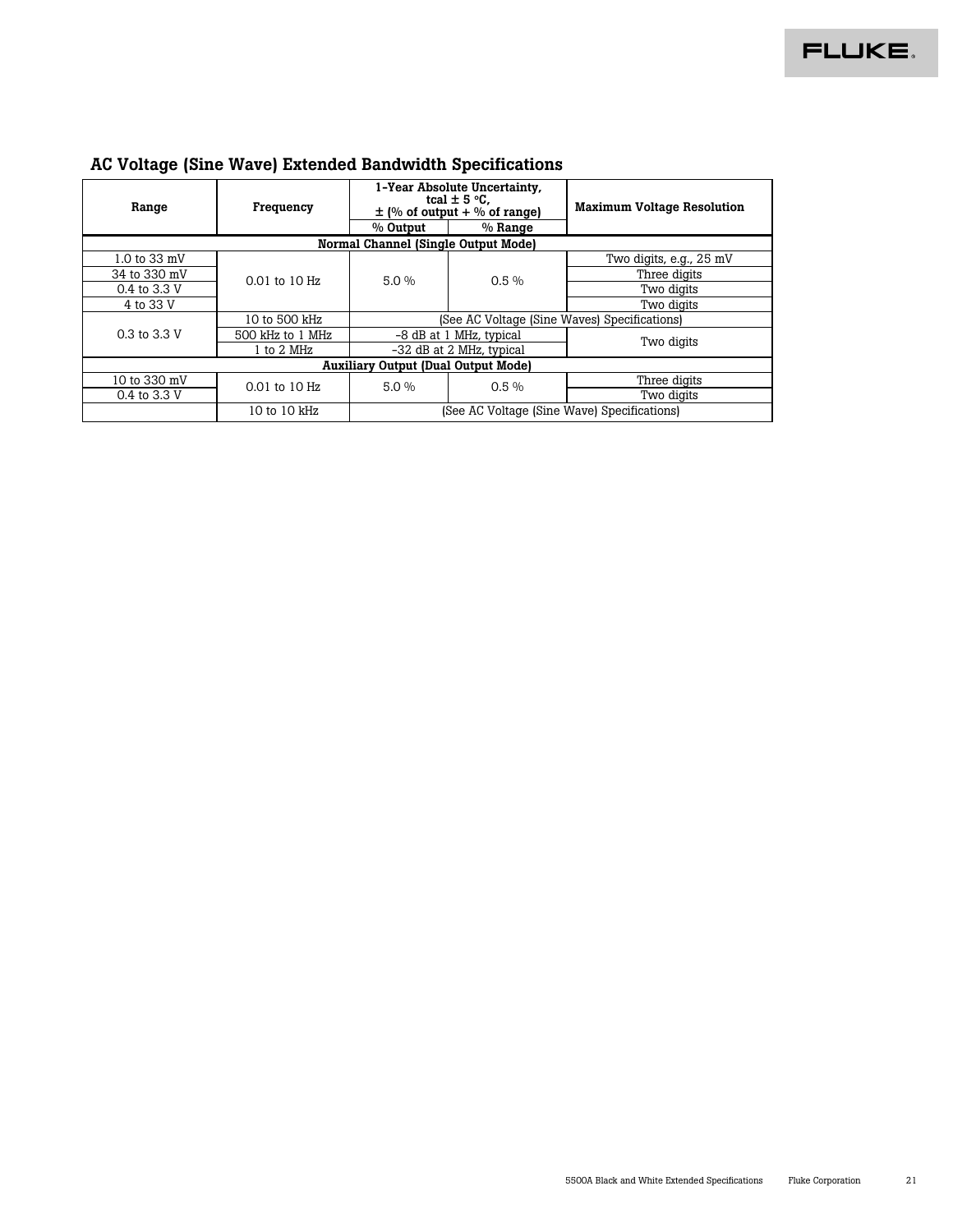| <b>Triangle Wave &amp;</b><br><b>Truncated Sine</b><br>Range<br>$p-p$                                                                                                       | Frequency              | 1-Year Absolute Uncertainty,<br>tcal $\pm$ 5 °C.<br>$\pm$ (% of output + % of range) $^{[2]}$ |           | Maximum<br><b>Voltage Resolution</b> |  |
|-----------------------------------------------------------------------------------------------------------------------------------------------------------------------------|------------------------|-----------------------------------------------------------------------------------------------|-----------|--------------------------------------|--|
|                                                                                                                                                                             |                        | % Output<br>Normal Channel (Single Output Mode)                                               | $%$ Range |                                      |  |
|                                                                                                                                                                             |                        |                                                                                               |           |                                      |  |
| 2.9 to 92.999 mV                                                                                                                                                            | $0.01$ to $10$ Hz      | 5.0                                                                                           | 0.5       | Two digits on each range             |  |
| 93 to 929.999 mV                                                                                                                                                            | 10 to 45 Hz            | 0.25                                                                                          | 0.5       |                                      |  |
| 0.93 to 9.29999 V                                                                                                                                                           | 45 Hz to 1 kHz         | 0.25                                                                                          | 0.25      |                                      |  |
| 9.3 to 92,9999 V                                                                                                                                                            | 1 to 20 kHz            | 0.5                                                                                           | 0.25      | Six digits on each range             |  |
|                                                                                                                                                                             | 20 to 100 kHz $^{[3]}$ | 5.0                                                                                           | 0.5       |                                      |  |
|                                                                                                                                                                             |                        | <b>Auxiliary Output (Dual Output Mode)</b>                                                    |           |                                      |  |
| 93 to 929,999 mV                                                                                                                                                            | $0.01$ to $10$ Hz      | 5.0                                                                                           | 0.5       | Two digits on each range             |  |
|                                                                                                                                                                             | 10 to 45 Hz            | 0.25                                                                                          | 0.5       |                                      |  |
| 0.93 to 9.29999 V                                                                                                                                                           | 45 Hz to 1 kHz         | 0.25                                                                                          | 0.25      | Six digits on each range             |  |
|                                                                                                                                                                             | 1 to 10 kHz            | 5.0                                                                                           | 0.5       |                                      |  |
| To convert p-p to rms for triangle wave, multiply the p-p value by 0.2886751. To convert p-p to rms for truncated sine wave,<br>[1]<br>multiply the p-p value by 0.2165063. |                        |                                                                                               |           |                                      |  |

#### **AC Voltage (Non-Sine Wave) Specifications**

[2] Uncertainty is stated in p-p. Amplitude is verified using an rms-responding DMM.

[3] Uncertainty for truncated sine outputs is typical over this frequency band.

| <b>Square Wave</b><br>Range                                                                                                                                                    | Frequency        | 1-Year Absolute Uncertainty,<br>tcal $\pm$ 5 °C<br>$\pm$ (% of output + % of range) $^{[2]}$ |           | Maximum<br><b>Voltage Resolution</b> |  |
|--------------------------------------------------------------------------------------------------------------------------------------------------------------------------------|------------------|----------------------------------------------------------------------------------------------|-----------|--------------------------------------|--|
| $p-p$                                                                                                                                                                          |                  | $%$ Output                                                                                   | $%$ Range |                                      |  |
|                                                                                                                                                                                |                  | Normal Channel (Single Output Mode)                                                          |           |                                      |  |
| 2.9 to 65.999 mV                                                                                                                                                               | 0.01 to 10 Hz    | 5.0                                                                                          | 0.5       | Two digits on each range             |  |
| 66 to 659.999 mV                                                                                                                                                               | 10 to 45 Hz      | 0.25                                                                                         | 0.5       |                                      |  |
| 0.66 to 6.59999 V                                                                                                                                                              | $45$ Hz to 1 kHz | 0.25                                                                                         | 0.25      | Six digits on each range             |  |
| 6.6 to 65.9999 V                                                                                                                                                               | 1 to 20 kHz      | 0.5                                                                                          | 0.25      |                                      |  |
|                                                                                                                                                                                | 20 to 100 kHz    | 5.0                                                                                          | 0.5       |                                      |  |
|                                                                                                                                                                                |                  | <b>Auxiliary Output (Dual Output Mode)</b>                                                   |           |                                      |  |
| 66 to 659.999 mV                                                                                                                                                               | 0.01 to 10 Hz    | 5.0                                                                                          | 0.5       | Two digits on each range             |  |
|                                                                                                                                                                                | 10 to 45 Hz      | 0.25                                                                                         | 0.5       |                                      |  |
| 0.66 to 6.59999 V                                                                                                                                                              | 45 Hz to 1 kHz   | 0.25                                                                                         | 0.25      | Six digits on each range             |  |
|                                                                                                                                                                                | $1$ to $10$ kHz  | 5.0                                                                                          | 0.5       |                                      |  |
| To convert p-p to rms for square wave, multiply the p-p value by .5000000.<br>[1]<br>$[2]$<br>Uncertainty is stated in p-p. Amplitude is verified using an rms-responding DMM. |                  |                                                                                              |           |                                      |  |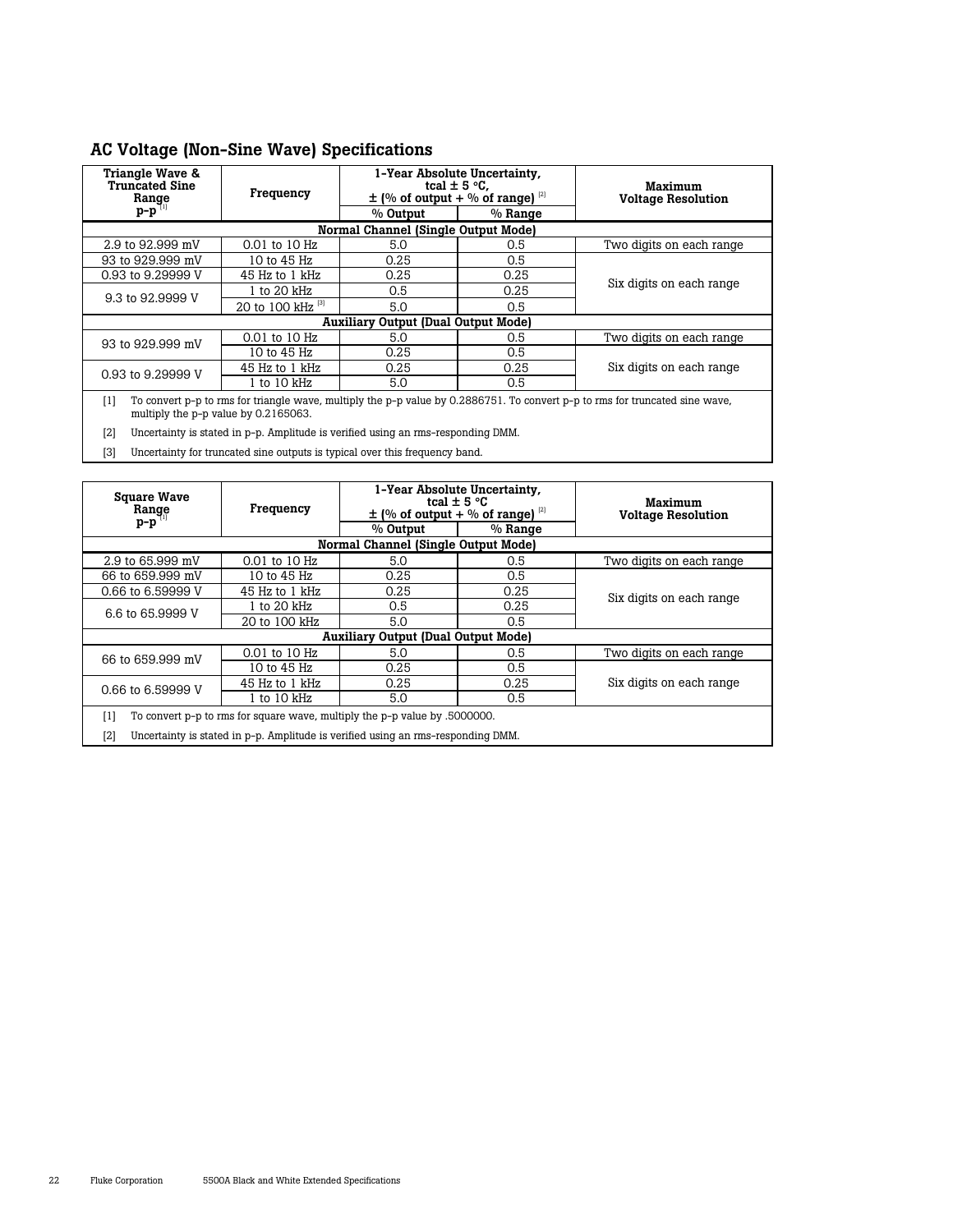|       | Range <sup>[1]</sup><br>(Normal Channel)                                                                                                                                                                                                                                                                                                                                                                   | Offset Range $[2]$                            | <b>Max Peak</b><br>Signal | 1-Year Absolute Offset<br>Uncertainty, tcal $\pm$ 5 °C $^{[3]}$<br>$\pm$ (% Output (dc) + $\mu$ V) |  |  |  |
|-------|------------------------------------------------------------------------------------------------------------------------------------------------------------------------------------------------------------------------------------------------------------------------------------------------------------------------------------------------------------------------------------------------------------|-----------------------------------------------|---------------------------|----------------------------------------------------------------------------------------------------|--|--|--|
|       | Sine Waves (rms)                                                                                                                                                                                                                                                                                                                                                                                           |                                               |                           |                                                                                                    |  |  |  |
|       | 3.3 to 32.999 mV                                                                                                                                                                                                                                                                                                                                                                                           | $0$ to $50$ mV                                | 80 mV                     | $0.1 + 33 \mu V$                                                                                   |  |  |  |
|       | 33 to 329.999 mV                                                                                                                                                                                                                                                                                                                                                                                           | 0 to 500 mV                                   | 800 mV                    | $0.1 + 330 \text{ uV}$                                                                             |  |  |  |
|       | 0.33 to 3.29999 V                                                                                                                                                                                                                                                                                                                                                                                          | $0$ to $5$ V                                  | 8 V                       | $0.1 + 3300 \text{ }\mu\text{V}$                                                                   |  |  |  |
|       | 3.3 to 32.9999 V                                                                                                                                                                                                                                                                                                                                                                                           | 0 to 50 V                                     | 55 V                      | $0.1 + 33$ mV                                                                                      |  |  |  |
|       |                                                                                                                                                                                                                                                                                                                                                                                                            | Triangle Waves and Truncated Sine Waves (p-p) |                           |                                                                                                    |  |  |  |
|       | 9.3 to 92.999 mV                                                                                                                                                                                                                                                                                                                                                                                           | $0$ to $50$ mV                                | 80 mV                     | $0.1 + 93 \mu V$                                                                                   |  |  |  |
|       | 93 to 929.999 mV                                                                                                                                                                                                                                                                                                                                                                                           | 0 to 500 mV                                   | 800 mV                    | $0.1 + 930 \text{ uV}$                                                                             |  |  |  |
|       | 0.93 to 9.29999 V                                                                                                                                                                                                                                                                                                                                                                                          | $0$ to $5$ V                                  | 8 V                       | $0.1 + 9300 \text{ }\mu\text{V}$                                                                   |  |  |  |
|       | 9.3 to 92.9999 V                                                                                                                                                                                                                                                                                                                                                                                           | 0 to 50 V                                     | 55 V                      | $0.1 + 93$ mV                                                                                      |  |  |  |
|       |                                                                                                                                                                                                                                                                                                                                                                                                            |                                               | Square Waves (p-p)        |                                                                                                    |  |  |  |
|       | 6.6 to 65.999 mV                                                                                                                                                                                                                                                                                                                                                                                           | 0 to 50 mV                                    | 80 mV                     | $0.1 + 66 \mu V$                                                                                   |  |  |  |
|       | 66 to 659.999 mV                                                                                                                                                                                                                                                                                                                                                                                           | 0 to 500 mV                                   | 800 mV                    | $0.1 + 660$ uV                                                                                     |  |  |  |
|       | 0.66 to 6.59999 V                                                                                                                                                                                                                                                                                                                                                                                          | $0$ to $5$ V                                  | 8 V                       | $0.1 + 6600 \mu V$                                                                                 |  |  |  |
|       | 6.6 to 65.9999 V                                                                                                                                                                                                                                                                                                                                                                                           | 0 to 50 V                                     | 55 V                      | $0.1 + 66$ mV                                                                                      |  |  |  |
| $[1]$ | Offsets are not allowed on ranges above the highest range shown above.                                                                                                                                                                                                                                                                                                                                     |                                               |                           |                                                                                                    |  |  |  |
| [2]   | The maximum offset value is determined by the difference between the peak value of the selected voltage output and the<br>allowable maximum peak signal. For example, a 10 V p-p square wave output has a peak value of 5 V, allowing a maximum<br>offset up to $\pm$ 50 V to not exceed the 55 V maximum peak signal. The maximum offset values shown above are for the minimum<br>outputs in each range. |                                               |                           |                                                                                                    |  |  |  |

[3] For frequencies 0.01 to 10 Hz, and 500 kHz to 2 MHz, the offset uncertainty is 5 % of output,  $\pm$  1 % of the offset range.

#### **AC Voltage, DC Offset Specifications**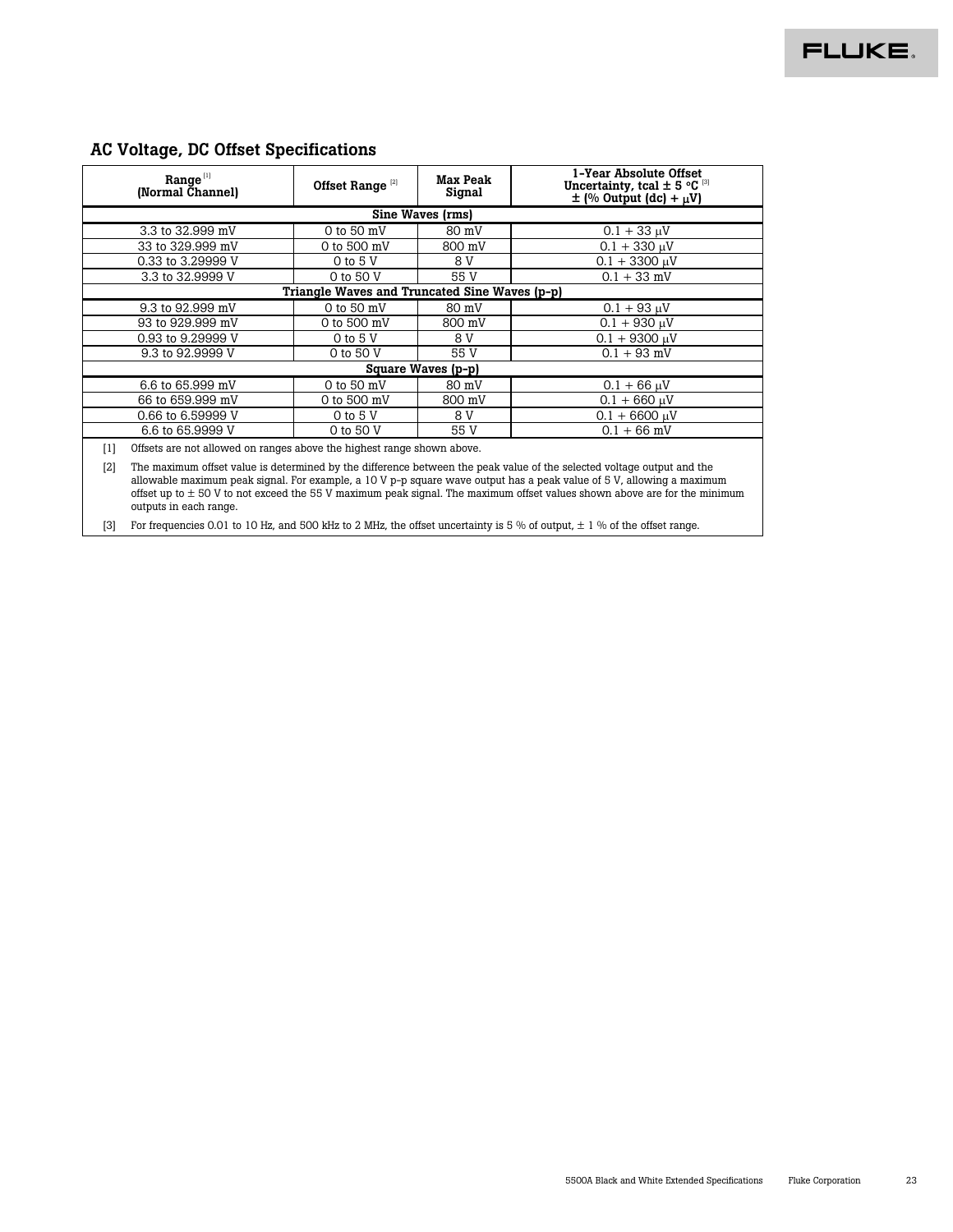#### **AC Voltage, Square Wave Characteristics**

| Rise Time<br>@ 1 kHz<br>Typical | Settling Time<br>@ 1 kHz<br>Typical    | Overshoot<br>@ 1 kHz<br>Typical | Duty Cycle Range                                         | Duty Cycle Uncertainty <sup>[1]</sup>                                                                                              |
|---------------------------------|----------------------------------------|---------------------------------|----------------------------------------------------------|------------------------------------------------------------------------------------------------------------------------------------|
| $<1$ us                         | $\leq$ 10 us to 1 %<br>of final value  | $2\%$                           | 1 % to 99 %, $\leq$ 3.3 V p-p,<br>$0.01$ Hz to $100$ kHz | $\pm$ (0.8 % of period +140 ns) for<br>frequencies $>10$ kHz; $+$ (0.8 % of<br>period $+2$ $\mu$ s) for frequencies<br>$<$ 10 kHz. |
|                                 | For duty cycles of 10.00 % to 90.00 %. |                                 |                                                          |                                                                                                                                    |

| AC Voltage, Triangle Wave Characteristics (typical) |                                                           |  |
|-----------------------------------------------------|-----------------------------------------------------------|--|
| Linearity to 1 kHz                                  | <b>Aberrations</b>                                        |  |
| 0.3 % of p-p value, from 10 % to 90 % point         | $\leq$ 1 % of p-p value, with amplitude $>$ 50 % of range |  |

#### **AC Current (Sine Wave) Extended Bandwidth Specifications**

| Range                          | Frequency         | 1-Year Absolute Uncertainty,<br>tcal $\pm$ 5 °C.<br>$\pm$ (% of output + % of range) |                                             | Maximum<br><b>Current Resolution</b> |
|--------------------------------|-------------------|--------------------------------------------------------------------------------------|---------------------------------------------|--------------------------------------|
|                                |                   | % Output                                                                             | $%$ Range                                   |                                      |
| All current ranges, $<$ 330 mA | $0.01$ to $10$ Hz | 5.0                                                                                  | 0.5                                         | 2 digits each range                  |
|                                | 10 to 10 kHz      |                                                                                      | (See AC Current (Sine Wave) Specifications) |                                      |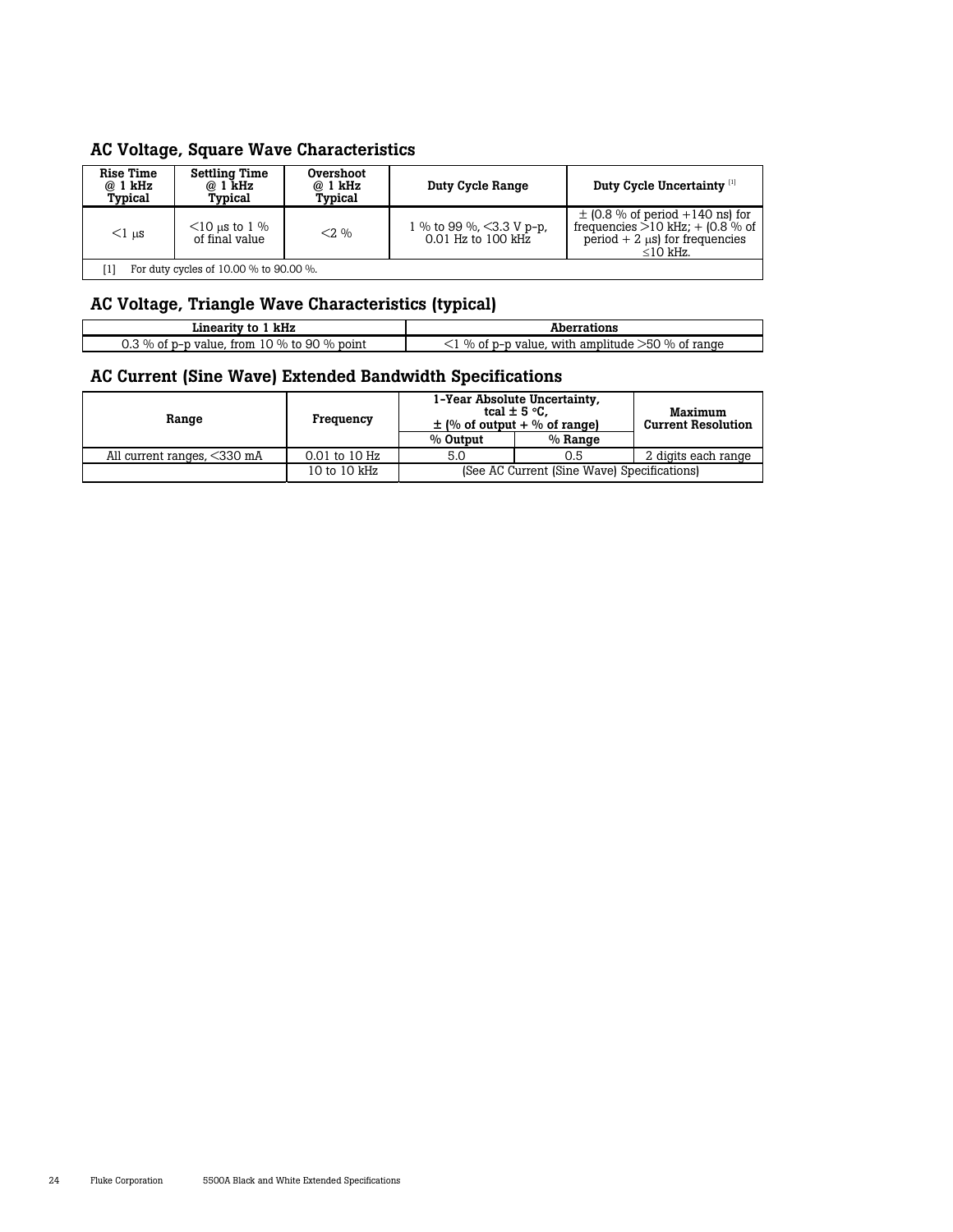| Triangle Wave &<br>Truncated Sine Wave<br>Ranges <sup>[1]</sup> | Frequency       | 1-Year Absolute Uncertainty, tcal<br>± 5 °C.<br>$\pm$ (% of output + % of range) <sup>[2]</sup> | Maximum<br><b>Current Resolution</b> |  |
|-----------------------------------------------------------------|-----------------|-------------------------------------------------------------------------------------------------|--------------------------------------|--|
|                                                                 | 0.01 to 10 Hz   | $5.0 + 0.5$                                                                                     | Two digits, e.g., 75 mA              |  |
| 2.9 to 92.999 mA                                                | 10 to 45 Hz     | $0.25 + 0.5$                                                                                    |                                      |  |
|                                                                 | 45 Hz to 1 kHz  | $0.25 + 0.25$                                                                                   | Six digits on each range             |  |
|                                                                 | 1 to 10 kHz     | $0.25 + 0.5$                                                                                    |                                      |  |
|                                                                 | 0.01 to 10 Hz   | $5.0 + 0.5$                                                                                     | Two digits                           |  |
| 93 to 929,999 mA                                                | 10 to 45 Hz     | $0.25 + 0.5$                                                                                    |                                      |  |
|                                                                 | 45 Hz to 1 kHz  | $0.25 + 0.5$                                                                                    | Six digits on each range             |  |
|                                                                 | 1 to 10 kHz     | $5.0 + 1.0$                                                                                     |                                      |  |
|                                                                 | 10 to 45 Hz     | $5.0 + 1.0$                                                                                     | Two digits                           |  |
| 0.93 to 2.19 A                                                  | 45 Hz to 1 kHz  | $0.5 + 0.5$                                                                                     |                                      |  |
|                                                                 | 1 to 5 kHz      | $5.0 + 1.0$                                                                                     | Six digits on each range             |  |
| 2.2 to 11 A                                                     | 45 to 500 Hz    | $2.0 + 0.5$                                                                                     | Two digits on each range             |  |
|                                                                 | 500 Hz to 1 kHz | $5.0 + 1.0$                                                                                     | Six digits on each range             |  |
|                                                                 | 0.01 to 10 Hz   | $5.0 + 0.5$                                                                                     |                                      |  |
| 2.9 to 65.999 mA                                                | 10 to 45 Hz     | $0.25 + 0.5$                                                                                    | Two digits, e.g., 50 mA              |  |
|                                                                 | 45 Hz to 1 kHz  | $0.25 + 0.25$                                                                                   | Six digits on each range             |  |
|                                                                 | 1 to 10 kHz     | $0.25 + 0.5$                                                                                    |                                      |  |
|                                                                 | 0.01 to 10 Hz   | $5.0 + 0.5$                                                                                     | Two digits                           |  |
| 66 to 659,999 mA                                                | 10 to 45 Hz     | $0.25 + 0.5$                                                                                    |                                      |  |
|                                                                 | 45 Hz to 1 kHz  | $0.25 + 0.5$                                                                                    | Six digits on each range             |  |
|                                                                 | 1 to 10 kHz     | $5.0 + 1.0$                                                                                     |                                      |  |
|                                                                 | 10 to 45 Hz     | $5.0 + 1.0$                                                                                     | Two digits                           |  |
| 0.66 to 2.19 A                                                  | 45 Hz to 1 kHz  | $0.5 + 0.5$                                                                                     | Six digits on each range             |  |
|                                                                 | 1 to 5 kHz      | $5.0 + 1.0$                                                                                     |                                      |  |
| 2.2 to 11 A                                                     | 45 to 500 Hz    | $2.0 + 0.5$                                                                                     | Two digits on each range             |  |
|                                                                 | 500 Hz to 1 kHz | $5.0 + 1.0$                                                                                     | Six digits on each range             |  |
| All waveforms are p-p output ranges.<br>[1]<br>[2]              |                 | Uncertainty is stated in p-p. Amplitude is verified using an rms-responding DMM.                |                                      |  |

#### **AC Current (Non-Sine Wave) Specifications**

### **AC Current, Square Wave Characteristics (typical)**

| Range                          | Rise Time | Settling Time                  | Overshoot                                              |
|--------------------------------|-----------|--------------------------------|--------------------------------------------------------|
| 400 Hz<br>I $<$ 4.4 A $\omega$ | 25 us     | $40$ us to<br>% of final value | $100\ \Omega$<br>$\langle$ 10 % for $\rangle$<br>loads |

#### **AC Current, Triangle Wave Characteristics (typical)**

| Linearity to 400 Hz                         | Aberrations                                                 |
|---------------------------------------------|-------------------------------------------------------------|
| 0.3 % of p-p value, from 10 % to 90 % point | $^{\circ}$ % of p-p value, with amplitude $>$ 50 % of range |